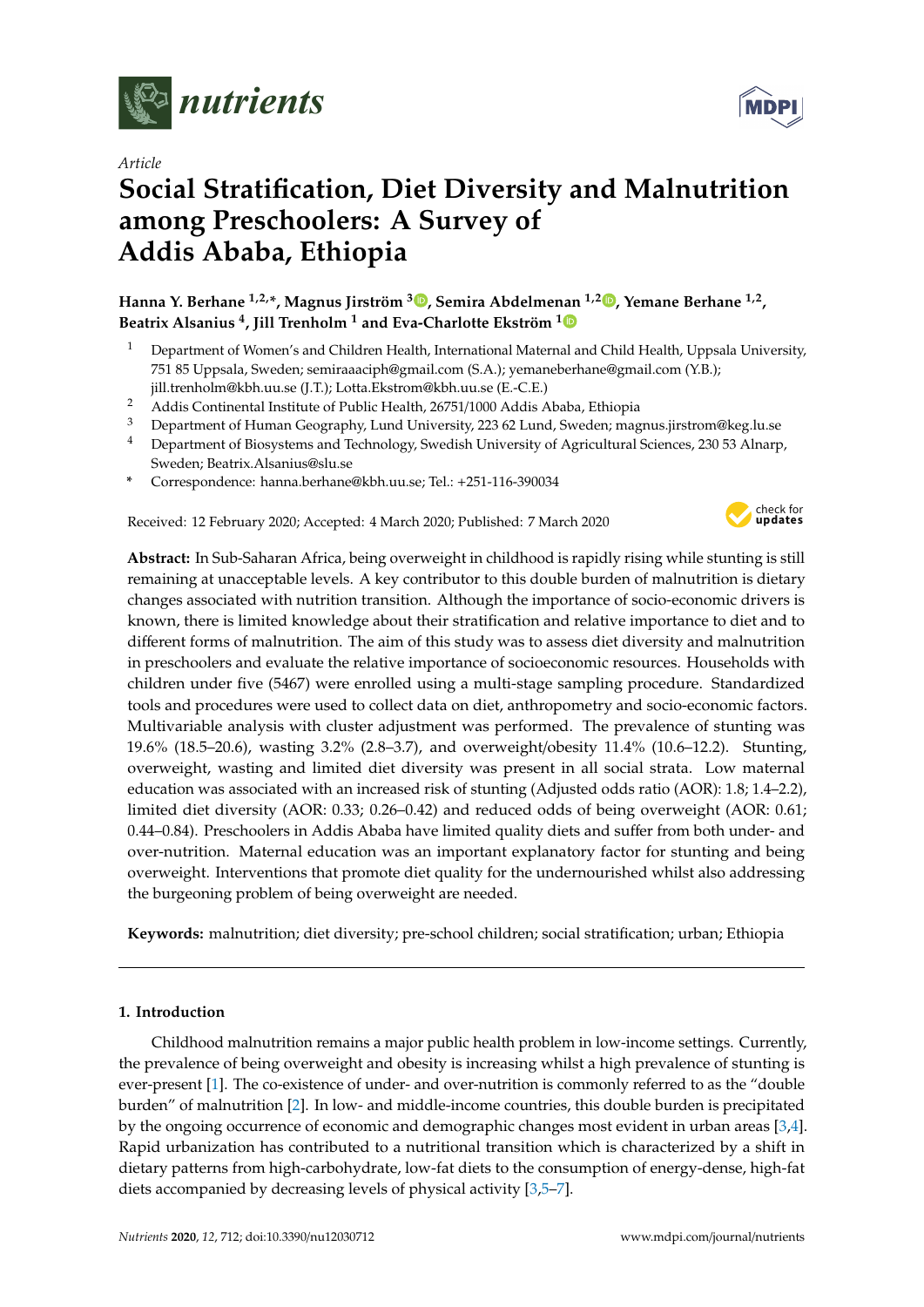The presence of both under- and over-nutrition within the same community suggests an inequitable distribution of wealth and social resources [\[8\]](#page-12-1). Socioeconomic factors, mainly education and income, have been identified as common drivers of the different forms of malnutrition. Understanding the common drivers presents an opportunity for coming up with interventions that can simultaneously address all forms of malnutrition [\[9\]](#page-12-2). In low-income countries, children in the poorest households have been more affected by under-nutrition as they are exposed to suboptimal living conditions like poor sanitation while their better-off counterparts may have better living conditions but suffer from being overweight/obesity [\[8](#page-12-1)[,10–](#page-12-3)[13\]](#page-12-4). However, in many settings, there is evidence that the burden of obesity is shifting towards the more vulnerable populations as inexpensive high-energy-dense and ultra-processed foods are becoming more available, affordable, convenient and therefore more readily consumed [\[1](#page-11-0)[,14](#page-12-5)[–17\]](#page-12-6). These transitions are particularly pronounced in urban settings.

Higher maternal education has been associated with improved child feeding practices [\[18\]](#page-12-7), and reduced risk for stunting, wasting and being underweight [\[19\]](#page-12-8). On the other hand, higher maternal education levels have also been associated with frequent consumption of highly processed and sugar-sweetened beverages [\[20\]](#page-12-9). Educated urban mothers who work outside the house have time constraints to integrate the household chores. Consequently, they are likely to revert to convenient and processed foods which can lead to their children being overweight/obese [\[21,](#page-12-10)[22\]](#page-12-11). Another important factor that has been associated with diet diversity and nutritional status is household food security. Food insecure households have been associated with limited diet diversity and poor nutritional outcomes [\[23,](#page-12-12)[24\]](#page-12-13). Understanding to what extent the underlying socioeconomic factors influence child diet and nutrition in the context of nutrition transitions is essential in informing contextually cognizant public health policies and intervention strategies.

In Ethiopia, progress has been made in improving child nutrition. For example, stunting has decreased considerably from 58% in 2000 to 38% in 2016 [\[25\]](#page-12-14). However, this improvement has not been achieved equally by all population groups. There have been regional variations [\[25\]](#page-12-14) as well as differences in wealth strata [\[26](#page-12-15)[,27\]](#page-12-16), especially in urban areas, where socioeconomic disparities have led to a continually widening gap between rich and poor [\[28\]](#page-13-0), as reflected in their diet and nutritional status. Therefore, understanding the manner in which socioeconomic disparities in rapidly urbanizing Addis Ababa affect children's diets and nutritional outcomes will be highly relevant. Hence, the aim of this study is to describe urban preschoolers' diet and nutritional status with a focus on the stratification and relative importance of socio-economic factors such as household wealth, food security and maternal education.

# **2. Methods**

#### *2.1. Study Design and Setting*

This study is a cross-sectional population-based survey covering the entire city of Addis Ababa, Ethiopia. Ethiopia is the second-most populous country in Africa, and the fastest-growing economy in the region [\[29\]](#page-13-1). Currently, the urban population constitutes 16% of the country's population and is expected to double by 2037 [\[30\]](#page-13-2).

Addis Ababa, the capital city of Ethiopia, has an estimated 3.4 million inhabitants [\[31\]](#page-13-3) and is home to one-fourth of the countries urban population [\[32\]](#page-13-4). Despite the city being the main hub for economic activity, contributing approximately 50% towards the national GDP, it faces many challenges: high rates of unemployment (23.5%), poor housing conditions, and severe inequalities among the socio-economic strata [\[28](#page-13-0)[,32\]](#page-13-4). The city is administratively divided into 10 sub-cities and each sub-city has 10–15 woredas (districts).

#### *2.2. Sampling*

This study covered all 116 woredas using a multi-stage sampling strategy; first, each woreda was divided spatially into five equal sections to serve as a cluster, of which one was selected using a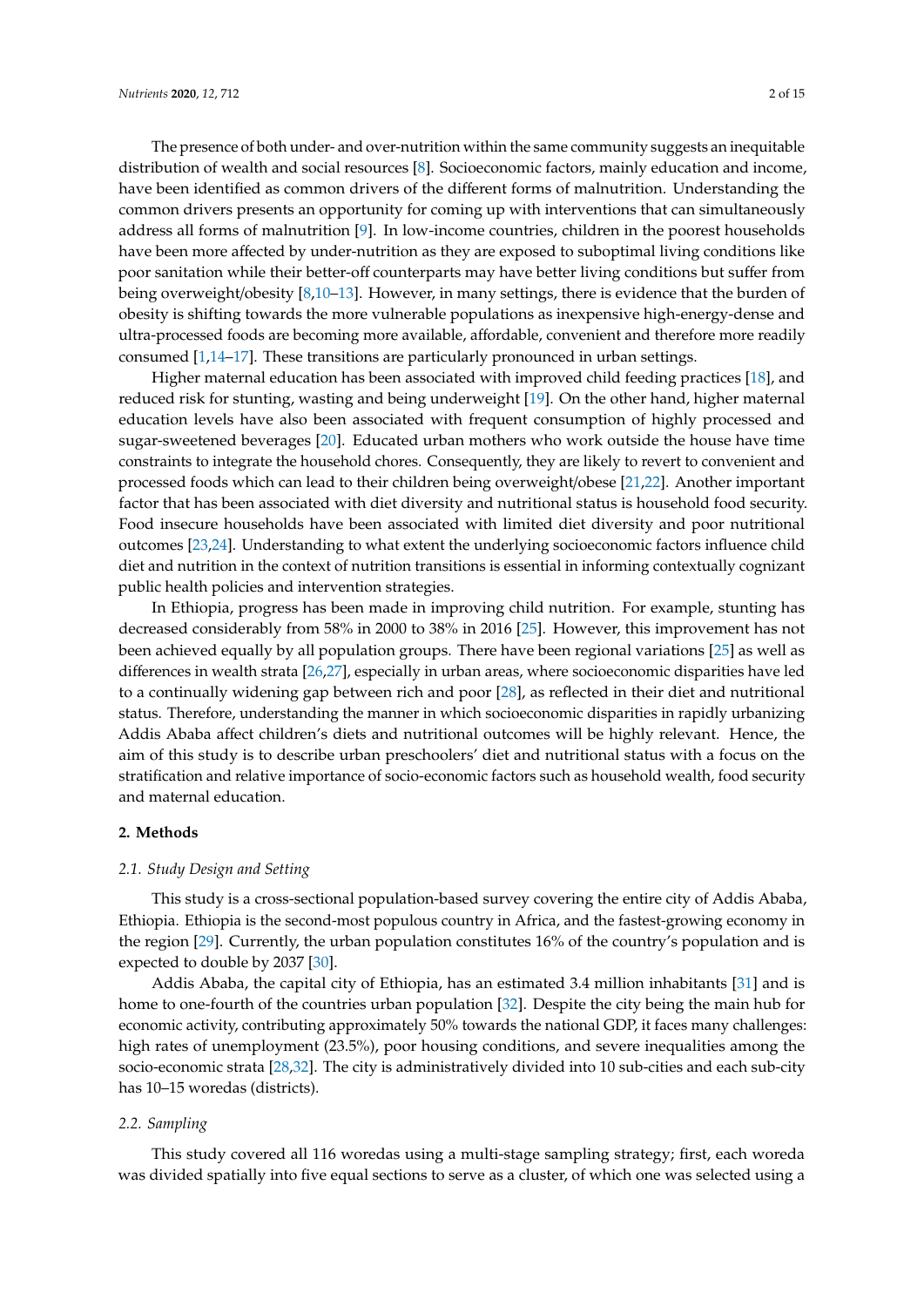computer-generated simple random sampling. In each cluster, guided by an interval of every third household, the team visited 60 households. All households that had at least one child under the age of five years and a caregiver/mother who consented to participate were included in the study. Mothers who were not available after three consecutive visits were deemed ineligible. Anthropometric measurements were taken from all children under five in the selected household. For the dietary assessment, one child from each household was selected. If the household had more than one eligible child, one was randomly selected to serve as a reference (index); this was enabled through the Open Data Kit (ODK) software on tablets.

#### *2.3. Data Collection*

Data collection for this study was based on two rounds of population-based surveys. The first round of collection took place during the wet season, reflecting a lean period, and the second round took place during the dry season, reflecting the post-harvest period.

Data were collected using a structured pre-coded interviewer-administered questionnaire uploaded onto tablets. The items included in the questionnaire were socioeconomic factors such as demographics, education, household assets, food security, and food consumption. The questionnaire was first prepared in English and then translated into the Amharic language, the official language of Ethiopia. A bilingual expert panel composed of English and Amharic speakers was convened to translate the study tool [\[33\]](#page-13-5).

Ten teams of field workers, each consisting of five data collectors and one supervisor, collected the data. Everyone in the team received two weeks of training on interviewing techniques, the questionnaire contents, anthropometric measurements, and the use of tablets for data collection. Field personnel in charge of anthropometric measurements were given training which included a theoretical explanation, demonstration of said skills, and practice sessions both in class and in a mock field setup. Standardization was done according to recommendations [\[34\]](#page-13-6). The entire field procedure was pretested in clusters outside of the study sample. Necessary modifications were done following the pretest, which mainly involved replacing ambiguous words. The field supervisors and the researchers were closely involved at every stage of the fieldwork. Data were sent directly to a password-protected server. Stata version 14 software was used for data cleaning, which involved applying logic checks and running frequencies [\[35\]](#page-13-7).

#### *2.4. Measurement*

Anthropometric measurements were taken for each child. Weight and length/height of each child were measured according to the World Health Organization (WHO) standards [\[36\]](#page-13-8). The weight of each child, minimally clad and/or removing wet diapers, was measured to the nearest 0.1 kg using the United Nations Children's Fund (UNICEF) electronic scale. Recumbent length or height was measured to the nearest 0.1 cm using the UNICEF model wooden board as per the WHO protocol.

The participant's socio-demographic characteristics were summarized by sex (male or female), age of mother in years, age of the child in months, family size (2–4, 5–7, 8+), current marital status (married/living together, divorced/widowed/separated), sex of the household head (female/male), and whether the mother was involved in an income-earning activity (yes/no).

Socioeconomic resources for the purpose of this study were defined as maternal education, household wealth, and household food security. They were measured as follows:

Maternal education was assessed by asking what the highest level of schooling completed by the mother at the time of the survey was. The level of education was then grouped into five categories: never attended/not finished first grade, grade 1–4, grade 5–8, grade 9–12, and college-educated, reflecting the Ethiopian educational system [\[37\]](#page-13-9).

The household wealth index was constructed using principal component analysis (PCA). The indicator variables included were: ownership of house, type of housing unit, housing material (floor, roof, wall material), access to separate toilet facility and clean drinking water, as well as assets such as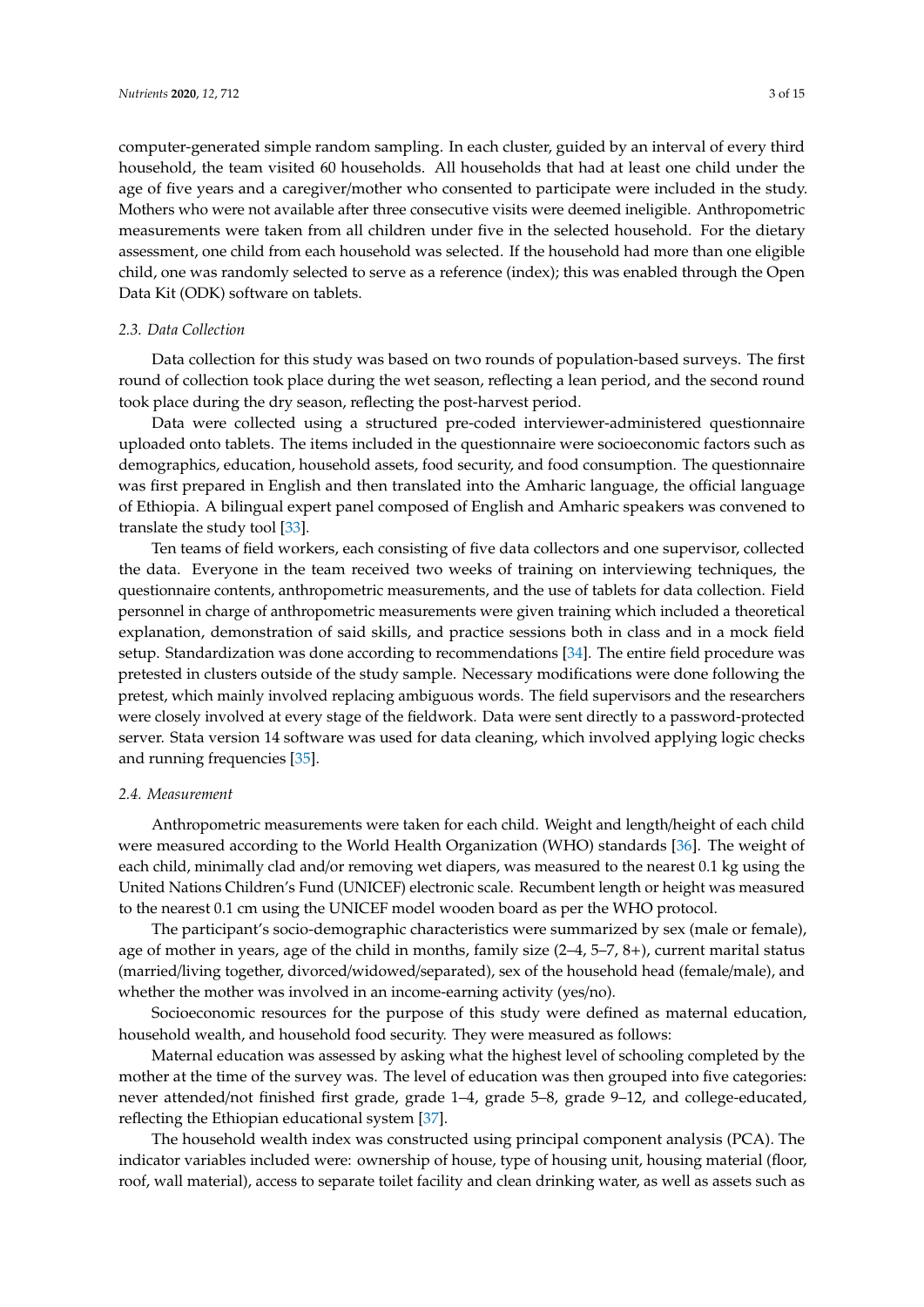a bicycle, motorbike, car, cell phone, radio, TV, refrigerator, bed, Metad (electric stove used for making a local bread called Injera) and a savings account. Principal components with eigenvalues greater than one were retained to construct wealth index values and then categorized into wealth tertiles (low, medium and high) to serve as relative measures of household economic status [\[38\]](#page-13-10).

The household food security status was assessed using the Household Food Insecurity Access Scale (HFIAS). A 1-month recall period was used to assess the food security of households. The household was categorized as food secure if it had not experienced any food insecurity conditions or had rarely worried about not having enough food, whereas food-insecure households were categorized as mild, moderate and severe in accordance with the guidelines [\[39\]](#page-13-11).

#### *2.5. Outcome Variables*

The dietary assessment followed the Food and Agriculture Organization (FAO) recommendations [\[40\]](#page-13-12). First, the mothers/caretakers were asked to provide a 24-h recall of foods consumed by the child both at home and outside the home. For each item, the mother was asked whether the child consumed more than a spoonful. Once the mother completed listing the foods, including all the ingredients, she was shown pictures of common foods from each food group to help her recall and verify the food her child consumed within the past 24 h. The child food groups were developed based on the food items recommended in the Infant and Young Child Feeding (IYCF) guidelines. Total dietary diversity score (which was a count of "yes" response for the 7 food groups the child consumed) was calculated for each child. In accordance with the IYCF guidelines, children were considered to have adequately diversified dietary intake if they had at least four of the seven food groups, and those who had 3 or less of the food groups were considered to have inadequate diversity [\[41\]](#page-13-13).

Anthropometric indices were calculated using the WHO Anthro software [\[42\]](#page-13-14). The Z-scores of indices height-for-age Z-score (HAZ), and weight-for-height Z-score (WHZ) were categorized using the WHO child growth standards. A child with a HAZ less than −2 standard deviations (SD) was defined as stunted, while those with WHZ less than −2 SD from the reference population were classified as wasted and +2 SD as overweight/obese [\[36\]](#page-13-8).

#### *2.6. Statistical Analysis*

Data analyses were done using Stata version 14 [\[35\]](#page-13-7). Frequencies and percentages were calculated for all categorical variables. Cross-tabulation with a chi-square test for association and linear trend was done. Further, three statistical models were tested to evaluate independent effect associations while adjusting for potential confounders. The first model assessed the association of child nutritional status and diet diversity with each of the selected socioeconomic variables (household wealth, maternal education, household food security, and child sex) individually. The second model controlled for potential confounders (maternal age and child age) and the third model included both the potential confounders and all four socio-economic resources of interest. The generalized equation estimate (GEE) was used in all three models to estimate the crude odds ratios, and the adjusted odds ratios (AOR) along with their respective 95% confidence intervals (95% CI). All models were adjusted for clustering and the level of significance was set at *p*-value (<0.05). Multicollinearity was checked using the variance inflation factor (VIF) with the cut off set at below 5.

# *2.7. Ethical Considerations*

The study protocol was approved by the institutional review board of Addis Continental Institute of Public Health Ref No. ACIPH/IRB/004/2015 on 15 December 2015. Permission was granted by all the sub-cities and woreda level health offices to facilitate the fieldwork. Each study participant was provided with comprehensive information about the objectives and goals of the research and oral consent was obtained prior to the data collection.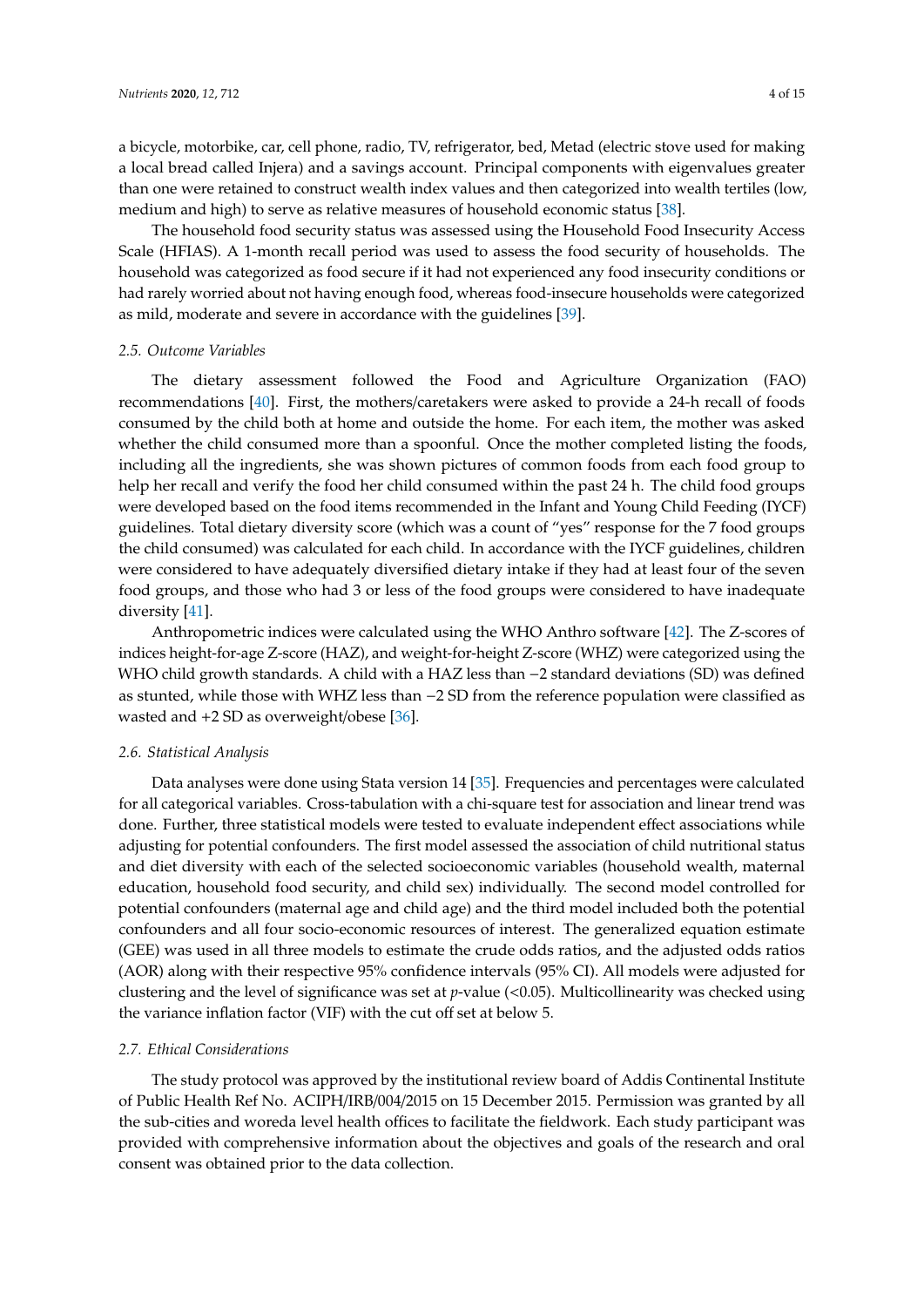# **3. Results**

A total of 14,018 households were visited in two rounds (Figure [1\)](#page-4-0). In 194 of those households, no eligible respondent (mother/caregiver) was available after three visits, and no eligible children (under the age of five years) were found in 8293 of the visited households. Amongst the households eligible for the study, 64 refused to participate. Hence, data were collected from 5467 eligible and available households. In those households, a total of 6253 children below the age of five years were identified. Complete anthropometric measurements were taken from 6089 of the 6253 children; 164 were not measured due to various reasons (111 refused, 20 were not available at the time of the study and 33 were not measured due to various reasons (111 refused, 20 were not available at the time of the study due to other reasons, such as physical disabilities). Furthermore, sixty-eight of the anthropometric measurements were omitted because they were incomplete and 199 (3.3%) excluded from the analysis because the anthropometric indicators (z-score) were flagged by the WHO Anthro software version 3.1. Child diet diversity scores were calculated from 4858/5467 children; this was done after excluding data that had one or more missing values in the food groups ( $n = 56$ ) and/or had children below the age of six [m](#page-4-0)onths ( $n = 553$ ) (Figure 1).

<span id="page-4-0"></span>

**Figure 1.** Flowchart of households and children included in the diet and child nutrition study in Addis Ababa, Ethiopia.

The majority of households in this study were male-headed (86.5%), food secure (61.5%), and had a family size of 2–4 individuals (65.1%). More than half of the mothers were within the age group of 25–34 years (61.1%), 88% were married/living together and 77.2% had at least completed primary<br>of 25–34 years (61.1%), 88% were married/living together and 77.2% had at least completed primary school (grade 5 and above). Among the children involved in this study, 52% were male and their mean school (grade 5 and above). Among the children involved in this study, 52% were male and their mean age was  $25.8 \pm 15.5$  months (Table [1\)](#page-5-0).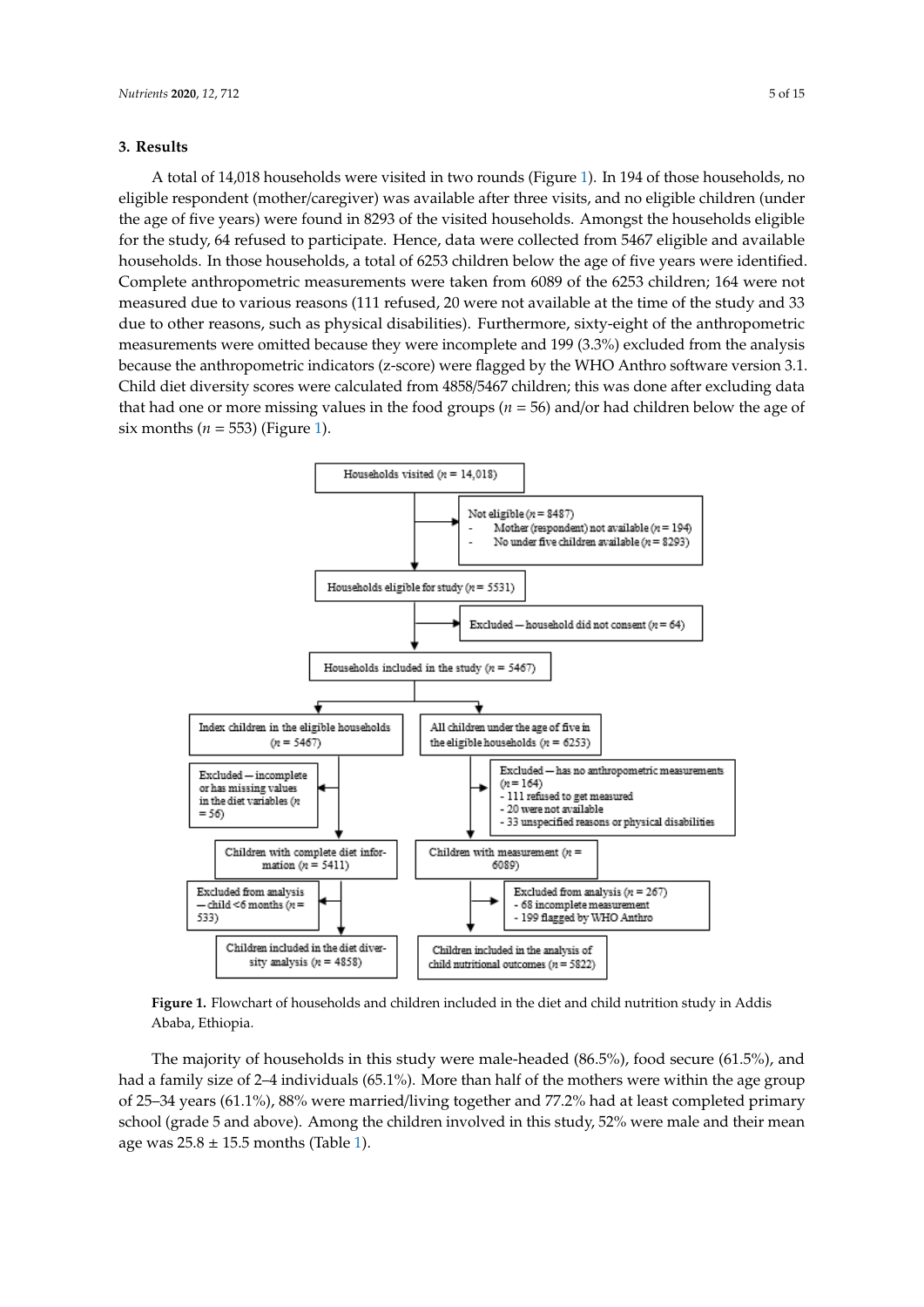<span id="page-5-0"></span>

| Level     | Characteristics ( $n = 5467$ )           | n    | $\frac{0}{0}$ |
|-----------|------------------------------------------|------|---------------|
| Household | Male headed households                   | 4729 | 86.5          |
|           | 2 to 4 family size                       | 3561 | 65.1          |
|           | Housing ownership ( $n = 5452$ )         |      |               |
|           | Privately owned                          | 1165 | 21.3          |
|           | Rented from private                      | 2329 | 42.6          |
|           | Rented from public                       | 1360 | 24.9          |
|           | Rent-free                                | 598  | 11.0          |
|           | Household food insecurity                |      |               |
|           | Food secure                              | 3362 | 61.5          |
|           | Mildly food insecure                     | 500  | 9.2           |
|           | Moderately food insecure                 | 1070 | 19.6          |
|           | Severely food insecure                   | 535  | 9.8           |
|           | Age                                      |      |               |
| Maternal  | $15 - 24$                                | 864  | 15.8          |
|           | $25 - 34$                                | 3342 | 61.1          |
|           | $35 - 44$                                | 999  | 18.3          |
|           | $45+$                                    | 262  | 4.8           |
|           | Marital status                           |      |               |
|           | Married/living together                  | 4813 | 88.1          |
|           | Never married/divorced/widowed/separated | 654  | 11.9          |
|           | Education                                |      |               |
|           | Never attended/finished first grade      | 752  | 13.8          |
|           | Grade 1–4                                | 498  | 9.1           |
|           | Grade 5–8                                | 1638 | 30.0          |
|           | Grade 9-12                               | 1482 | 27.1          |
|           | College                                  | 1097 | 20.1          |
|           | Involved in income-earning activity      | 1432 | 26.2          |
|           | Sex (Male)                               | 2847 | 52.1          |
| Child     | Age                                      |      |               |
|           | 0-5 months                               | 556  | 10.2          |
|           | $6-11$ months                            | 657  | 12.0          |
|           | 12-23 months                             | 1337 | 25.0          |
|           | 24–35 months                             | 1286 | 23.5          |
|           | 36–47 months                             | 945  | 17.3          |
|           | 48-59 months                             | 686  | 12.6          |
|           | Nutritional status ( $n = 5822$ )        |      |               |
|           | Stunted                                  | 1139 | 19.6          |
|           | Wasted                                   | 187  | 3.2           |
|           | Overweight/Obese                         | 664  | 11.4          |
|           | Diet diversity (>3 food groups)          | 2911 | 59.9          |

**Table 1.** General households, maternal and child characteristics in Addis Ababa, Ethiopia.

Definitions: stunted (height-for-age Z-score < −2 standard deviations (SD)); wasted (weight-for height Z-score < −2 SD); and overweight/obese (weight-for height Z-score > +2 SD).

# *3.1. Child Nutritional Status and Associations with Socioeconomic Resources*

The prevalence of wasting was 3.2% (95% CI 2.8–3.7%), stunting was 19.6% (95% CI 18.5–20.6%), and being overweight/obesity was 11.4% (95% CI 10.6–12.2%) (Table [2\)](#page-6-0). Both forms of malnutrition were present in all three socio-economic resources and across the respective strata. Furthermore, increasing and decreasing trends in the prevalence of stunting and being overweight were found within household wealth, maternal education and food security, but there was no social stratification for wasting (Table [2\)](#page-6-0).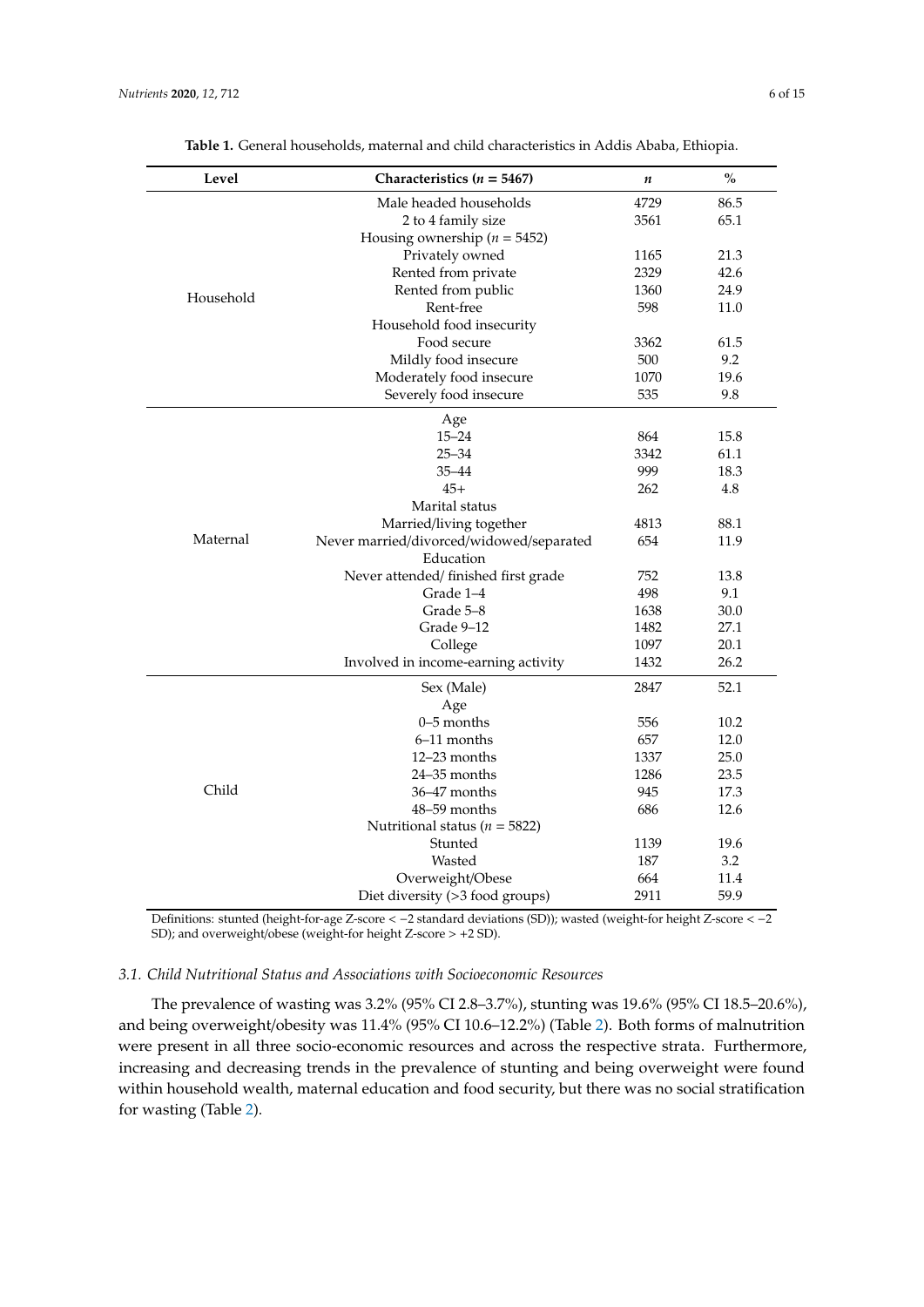<span id="page-6-0"></span>

|                                                    | <b>Stunted</b> | Overweight/Obese | Wasted      |
|----------------------------------------------------|----------------|------------------|-------------|
|                                                    | $n\ (\%)$      | $n\ (\%)$        | $n\ (\%)$   |
| All                                                | 1139 (19.6)    | 664 (11.4)       | 187(3.2)    |
| Household wealth                                   |                |                  |             |
| Lowest tertile ( $n = 1935$ )                      | 428(22.1)      | 187(9.7)         | 62(3.2)     |
| Middle tertile ( $n = 1953$ )                      | 377 (19.3)     | 222(11.4)        | 58 (3.0)    |
| Highest tertile ( $n = 1934$ )                     | 334 (17.3)     | 255(13.2)        | 67(3.5)     |
|                                                    | $p = 0.0001$   | $p = 0.001$      | $p = 0.17$  |
| Mother's Education                                 |                |                  |             |
| Never attended/less than first grade ( $n = 782$ ) | 190 (24.3)     | 64 (8.2)         | 28(3.6)     |
| Grade $1-4$ ( $n = 528$ )                          | 120 (22.7)     | 57(10.8)         | 10(1.9)     |
| Grade 5–8 ( $n = 1732$ )                           | 377 (21.8)     | 180 (10.4)       | 62(3.6)     |
| Grade $9-12$ ( $n = 1582$ )                        | 279 (17.6)     | 178 (11.3)       | 45(2.8)     |
| College ( $n = 1198$ )                             | 173 (14.4)     | 185(15.4)        | 42(3.5)     |
|                                                    | $p = 0.0001$   | $p = 0.0001$     | $p = 0.91$  |
| Household Food Insecurity                          |                |                  |             |
| Food secure ( $n = 3581$ )                         | 625 (17.5)     | 454 (12.7)       | 105(2.9)    |
| Mildly insecure ( $n = 533$ )                      | 115(21.6)      | 56(10.5)         | 22(4.1)     |
| Moderately insecure ( $n = 1135$ )                 | 246 (21.7)     | 104(9.2)         | 40(3.5)     |
| Severely insecure ( $n = 573$ )                    | 153 (26.7)     | 50(8.7)          | 20(3.5)     |
|                                                    | $p = 0.0001$   | $p = 0.0001$     | $p = 0.26$  |
| Child Sex                                          |                |                  |             |
| Male ( $n = 3018$ )                                | 635(21.0)      | 341 (11.3)       | 111(3.7)    |
| Female ( $n = 2804$ )                              | 504 (18.0)     | 323 (11.5)       | 76 (2.7)    |
|                                                    | $p = 0.003$    | $p = 0.069$      | $p = 0.036$ |

**Table 2.** Prevalence of child malnutrition by socio-economic resources in Addis Ababa, Ethiopia.

Abbreviations: CI, confidence interval.

Maternal education showed the largest observed difference on social stratification. Children of mothers with an educational level of college or grade 9–12 had a lower prevalence of stunting (14.4 and 17.6%, respectively) than children born to mothers with lower educational levels (21.8–24.3%). On the other side of the malnutrition spectrum, a college-level education was also associated with a higher prevalence of being overweight (15.4%) than those children born to the mothers with lower levels of education (8.2–11.3%). The maternal educational level did not show an association with wasting (Table [2\)](#page-6-0).

Food security displayed a similar social stratification as maternal education, where children living in food-secure households had a lower prevalence of stunting (17.5%) than children in moderate and severely food insecure households (21.7 and 26.7%, respectively). The food secure children also had a higher prevalence of obesity (12.7%) than children in moderate or severely food insecure households (9.2% and 8.7%, respectively). Food security did not show a social stratification for wasting (Table [2\)](#page-6-0).

With regards to wealth, children from the highest wealth tertile had a significantly lower prevalence of stunting (17.3%) and a higher prevalence of obesity (13.2%) than children from the lowest wealth strata; this follows a similar pattern as the other two socioeconomic resources. Boys had both a higher prevalence of stunting and wasting compared to girls (Table [2\)](#page-6-0).

After adjusting for food security and wealth, maternal education was inversely associated to both extremes of children's malnutrition, where the odds of being stunted were almost two times higher (AOR: 1.8, 95% CI: 1.4–2.2) and the odds of being overweight/obese were lower (AOR: 0.61, 95% CI: 0.44–0.84) in children whose mothers never attended/finished first grade compared to those who were college-educated (Table [3\)](#page-7-0). For food security, adjusted analyses revealed that stunting was associated with household food insecurity, where odds of stunting were 1.4 times higher among children from severely food insecure households (AOR: 1.42, 95% CI: 1.14–1.76). Strata of food security had no independent association with being overweight/obesity status (Table [3\)](#page-7-0). Regarding wealth, children in the highest wealth households had higher odds of being overweight/obese, while no significant association was observed between household wealth and stunting. (Table [3\)](#page-7-0).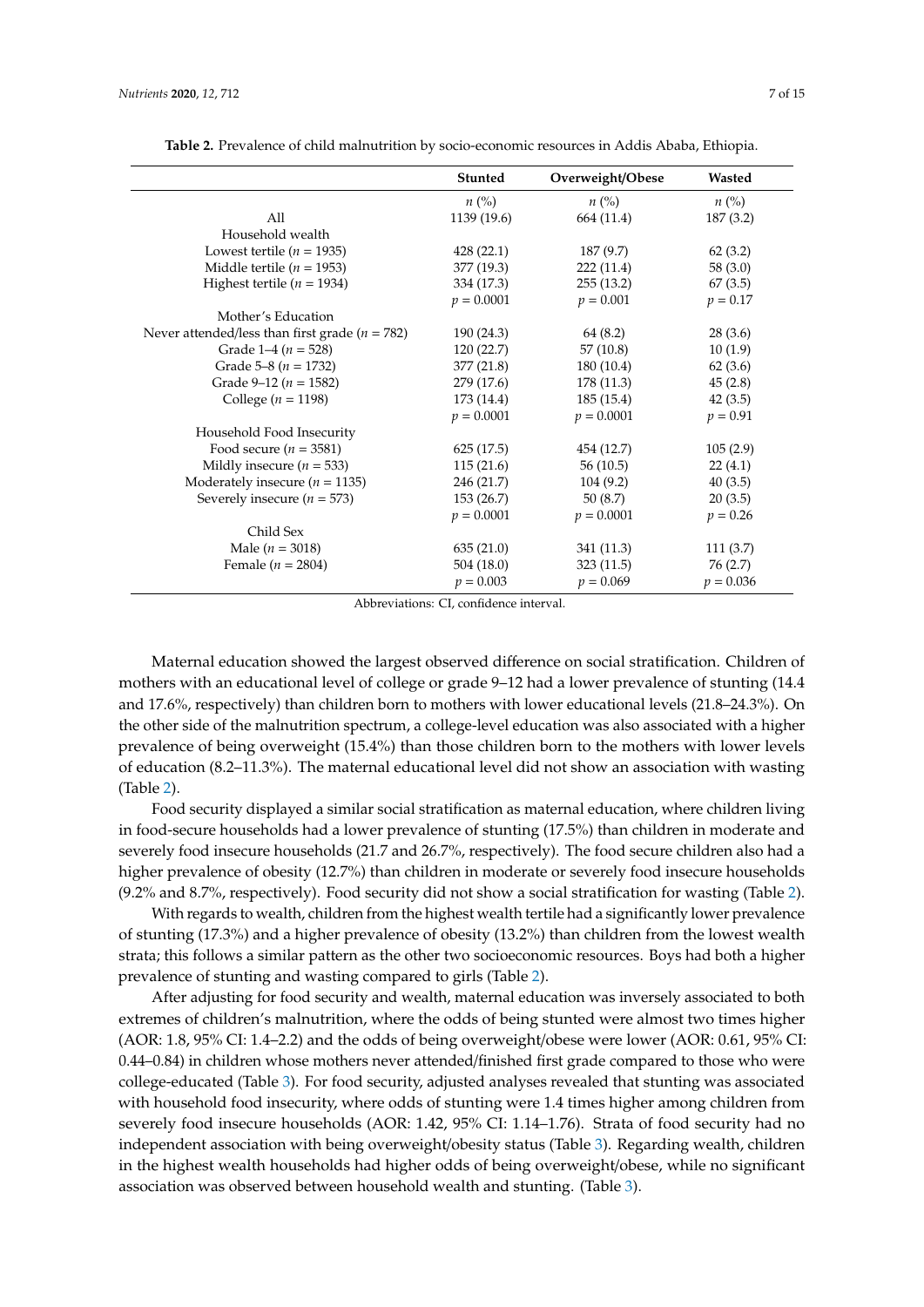|                                                            | <b>Stunted</b>                                           |                                                             |                                                             |                                                             | Overweight/Obese                                            |                                                      |                                                             | Wasted                                                      |                                                      |  |
|------------------------------------------------------------|----------------------------------------------------------|-------------------------------------------------------------|-------------------------------------------------------------|-------------------------------------------------------------|-------------------------------------------------------------|------------------------------------------------------|-------------------------------------------------------------|-------------------------------------------------------------|------------------------------------------------------|--|
|                                                            | <b>Unadjusted OR</b><br>$(95\% \text{ CI})$ <sup>a</sup> | Age-Adjusted<br><b>OR</b><br>$(95\% \text{ CI})^{\text{b}}$ | <b>Fully-Adjusted</b><br><b>OR</b><br>$(95\% \text{ CI})$ c | Unadjusted<br><b>OR</b><br>$(95\% \text{ CI})$ <sup>a</sup> | Age-Adjusted<br><b>OR</b><br>$(95\% \text{ CI})^{\text{b}}$ | Fully-Adjusted<br><b>OR</b><br>$(95\% \text{ CI})$ c | Unadjusted<br><b>OR</b><br>$(95\% \text{ CI})$ <sup>a</sup> | Age-Adjusted<br><b>OR</b><br>$(95\% \text{ CI})^{\text{b}}$ | Fully-Adjusted<br><b>OR</b><br>$(95\% \text{ CI})$ c |  |
|                                                            | Household Wealth                                         |                                                             |                                                             |                                                             |                                                             |                                                      |                                                             |                                                             |                                                      |  |
| Lowest Tertile<br>Middle Tertile<br><b>Highest Tertile</b> | $1.37 * (1.16 - 1.60)$<br>$1.15(0.98 - 1.36)$<br>Ref     | $1.35 * (1.15 - 1.59)$<br>$1.14(0.97-1.35)$<br>Ref          | $1.14(0.96 - 1.35)$<br>$1.03(0.87 - 1.23)$<br>Ref           | $0.71 * (0.58 - 0.86)$<br>$0.84(0.69-1.02)$<br>Ref          | $0.68 * (0.55 - 0.83)$<br>$0.83(0.68 - 1.01)$<br>Ref        | $0.77*(0.62-0.96)$<br>$0.90(0.74 - 1.10)$<br>Ref     | $0.92(0.65 - 1.31)$<br>$0.85(0.59-1.22)$<br>Ref             | $0.93(0.65 - 1.33)$<br>$0.86(0.60-1.23)$<br>Ref             | $0.88(0.61 - 1.29)$<br>$0.82(0.57-1.19)$<br>Ref      |  |
| <b>Mother's Education</b>                                  |                                                          |                                                             |                                                             |                                                             |                                                             |                                                      |                                                             |                                                             |                                                      |  |
| Never Attended/<br>Finished First Grade                    | $1.86 * (1.48 - 2.34)$                                   | $2.00*(1.57-2.54)$                                          | $1.75 * (1.36 - 2.24)$                                      | $0.49 * (0.36 - 0.67)$                                      | $0.52 * (0.38 - 0.71)$                                      | $0.61 * (0.44 - 0.84)$                               | $1.01(0.62 - 1.65)$                                         | $1.04(0.62 - 1.72)$                                         | $0.95(0.55 - 1.62)$                                  |  |
| Grade 1-4                                                  | $1.72 * (1.33 - 2.24)$                                   | $1.73 * (1.33 - 2.26)$                                      | $1.54 * (1.17 - 2.02)$                                      | $0.67*(0.49-0.92)$                                          | $0.69*(0.50-0.95)$                                          | $0.78(0.56 - 1.08)$                                  | $0.53(0.26 - 1.06)$                                         | $0.54(0.27-1.09)$                                           | $0.50(0.25 - 1.03)$                                  |  |
| Grade 5-8                                                  | $1.61 * (1.32 - 1.97)$                                   | $1.57*(1.28-1.92)$                                          | $1.46 * (1.19 - 1.80)$                                      | $0.64*(0.51-0.80)$                                          | $0.65 * (0.52 - 0.81)$                                      | $0.71 * (0.56 - 0.89)$                               | $1.01(0.68 - 1.51)$                                         | $1.04(0.70 - 1.31)$                                         | $1.01(0.66 - 1.53)$                                  |  |
| Grade 9-12                                                 | $1.25 * (1.02 - 1.54)$                                   | $1.21(0.98 - 1.48)$                                         | $1.18(0.96 - 1.45)$                                         | $0.70*(0.56-0.87)$                                          | $0.74*(0.59-0.93)$                                          | $0.77*(0.61-0.96)$                                   | $0.80(0.52 - 1.22)$                                         | $0.85(0.55 - 1.31)$                                         | $0.84(0.55 - 1.30)$                                  |  |
| College                                                    | Ref                                                      | Ref                                                         | Ref                                                         | Ref                                                         | Ref                                                         | Ref                                                  | Ref                                                         | Ref                                                         | Ref                                                  |  |
| <b>Household Food Insecurity</b>                           |                                                          |                                                             |                                                             |                                                             |                                                             |                                                      |                                                             |                                                             |                                                      |  |
| Severely Insecure                                          | $1.67 * (1.36 - 2.06)$                                   | $1.69 * (1.37 - 2.08)$                                      | $1.42 * (1.14 - 1.76)$                                      | $0.67 * (0.49 - 0.91)$                                      | $0.70*(0.52-0.96)$                                          | $0.84(0.61-1.16)$                                    | $1.20(0.74-1.95)$                                           | $1.22(0.75-1.99)$                                           | $1.30(0.77-2.18)$                                    |  |
| Moderately Insecure                                        | $1.32 * (1.12 - 1.56)$                                   | $1.32 * (1.12 - 1.56)$                                      | $1.15(0.97-1.38)$                                           | $0.70*(0.56-0.87)$                                          | $0.70*(0.56-0.88)$                                          | $0.81(0.63 - 1.02)$                                  | $1.21(0.84 - 1.76)$                                         | $1.23(0.84 - 1.78)$                                         | $1.28(0.87-1.91)$                                    |  |
| Mildly Insecure                                            | $1.30 * (1.04 - 1.63)$                                   | $1.30 * (1.04 - 1.63)$                                      | $1.22(0.97-1.53)$                                           | $0.81(0.60-1.09)$                                           | $0.81(0.60-1.09)$                                           | $0.87(0.64 - 1.17)$                                  | $1.42(0.89 - 2.28)$                                         | $1.41(0.88 - 2.27)$                                         | $1.50(0.93 - 2.42)$                                  |  |
| Food Secure                                                | Ref                                                      | Ref                                                         | Ref                                                         | Ref                                                         | Ref                                                         | Ref                                                  | Ref                                                         | Ref                                                         | Ref                                                  |  |
| Child Sex                                                  |                                                          |                                                             |                                                             |                                                             |                                                             |                                                      |                                                             |                                                             |                                                      |  |
| Male                                                       | $1.21 * (1.07 - 1.38)$                                   | $1.21 * (1.06 - 1.38)$                                      | $1.22 * (1.06 - 1.39)$                                      | $0.98(0.83 - 1.15)$                                         | $0.99(0.84 - 1.16)$                                         | $0.98(0.84 - 1.16)$                                  | $1.37 * (1.02 - 1.84)$                                      | $1.38 * (1.02 - 1.86)$                                      | $1.38 * (1.03 - 1.86)$                               |  |
| Female                                                     | Ref                                                      | Ref                                                         | Ref                                                         | Ref                                                         | Ref                                                         | Ref                                                  | Ref                                                         | Ref                                                         | Ref                                                  |  |

|  | <b>Table 3.</b> Association of socio-economic resources and child malnutrition in Addis Ababa, Ethiopia. |
|--|----------------------------------------------------------------------------------------------------------|
|--|----------------------------------------------------------------------------------------------------------|

<span id="page-7-0"></span>Generalized estimating equations (GEE) with binomial family and exchangeable correlation structure; Abbreviations: OR, odds ratio; CI, confidence interval; Ref, reference group; \* significance level of <0.05. <sup>a</sup> Model 1 = unadjusted; <sup>b</sup> Model 2 = Model 1 + adjusted for maternal and child age; <sup>c</sup> Model 3 = Model 2 + wealth tertile, household food insecurity, sex (child), maternal education; clustering effect was controlled for all models.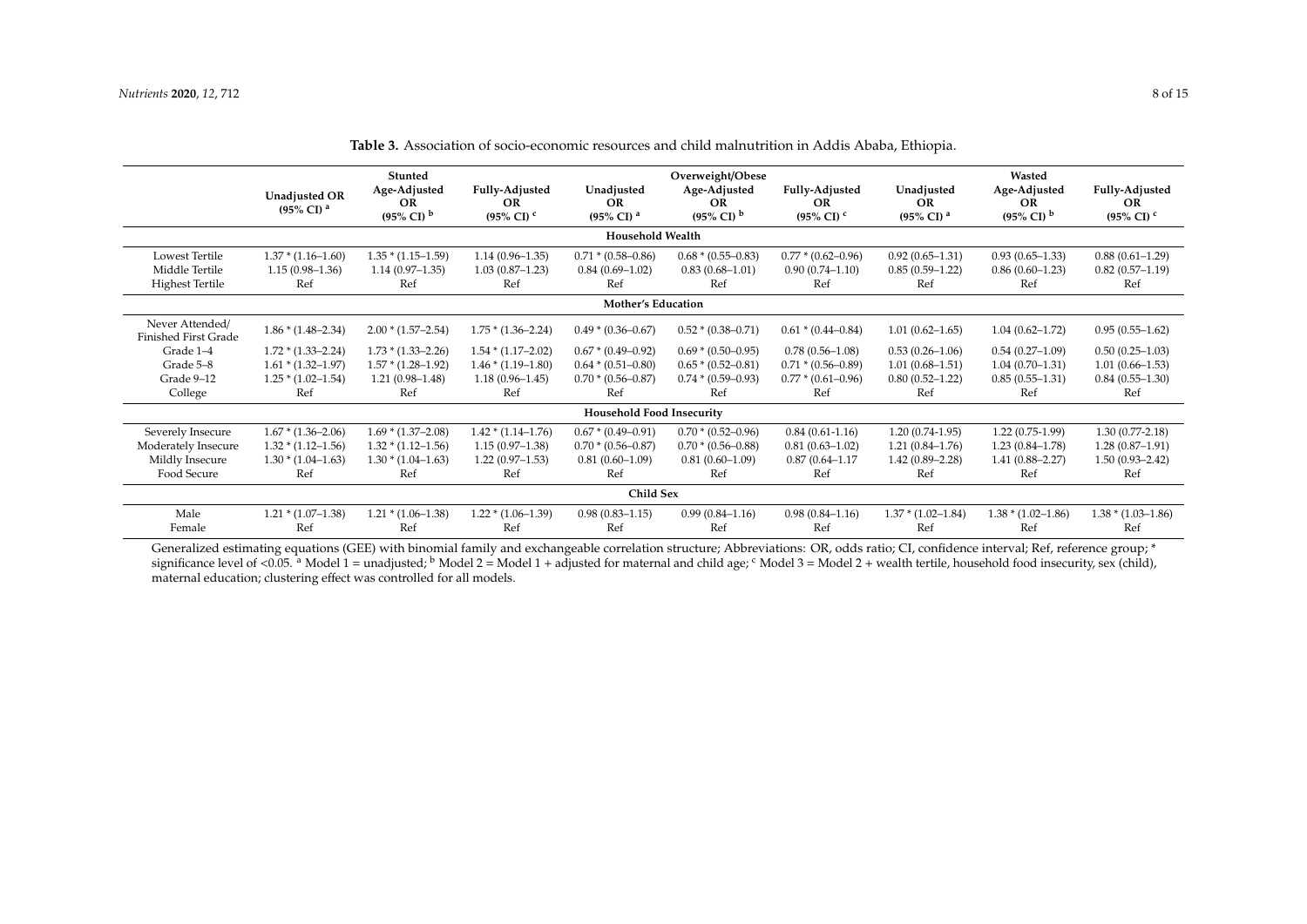Finally, with regard to the sex of the child, boys had a higher risk for stunting (AOR: 1.2, 95% CI: 1.1–1.4) and wasting (AOR: 1.38, 95% CI: 1.03–1.86) but no significant association was observed between the sex of the child and overweight/obesity status (Table [3\)](#page-7-0).

#### *3.2. Child Diet Diversity and Associations with Socioeconomic Resources*

The proportion of children who had consumed at least 4 food groups (minimum recommended dietary diversity) was about 60% (59.9%; 95% CI: 58.5–61.3). Inadequate diet diversity appeared in all three socio-economic resources and showed differences across all strata. More children from the highest wealth households received an adequate diet diversity compared to children in the lowest (70% vs. 49%). The difference in the prevalence of adequate diet diversity was more than 30% between the food secure (68%) as compared to the severely food insecure (33%), and among children who had college-educated mothers (75%) as compared to those who had never attended school (42%). However, there was no difference by sex (Table [4\)](#page-8-0).

When evaluating the independent associations, all three socio-economic resources showed significant variations in diet diversity (Table [4\)](#page-8-0). Compared to children in the highest wealth tertile, children in the lowest wealth tertile had lower odds of having a diverse diet (AOR: 0.60, 95% CI: 0.51–0.71). Adequate diet diversity was attributed to maternal education and household food security. Children with mothers who never attended school and those from food-insecure households had lower odds of having adequate diet diversity. No significant association was observed between the diet diversity of the different sexes (boys vs. girls) (Table [4\)](#page-8-0).

<span id="page-8-0"></span>

|                                                       |                          | Minimum Dietary Diversity $(\geq 4$ Food Groups)         |                                  |                                        |  |  |  |
|-------------------------------------------------------|--------------------------|----------------------------------------------------------|----------------------------------|----------------------------------------|--|--|--|
| A11                                                   | $n\ (\%)$<br>2911 (59.9) | <b>Unadjusted OR</b><br>$(95\% \text{ CI})$ <sup>a</sup> | Age-Adjusted OR<br>$(95\%$ CI) b | <b>Fully-Adjusted</b><br>OR (95% CI) c |  |  |  |
| <b>Household Wealth</b>                               |                          |                                                          |                                  |                                        |  |  |  |
| Lowest Terile ( $n = 1616$ )                          | 794 (49.1)               | $0.40 * (0.35 - 0.47)$                                   | $0.40 * (0.34 - 0.46)$           | $0.60 * (0.51 - 0.71)$                 |  |  |  |
| Middle Tertile ( $n = 1647$ )                         | 995 (60.4)               | $0.63 * (0.55 - 0.73)$                                   | $0.62 * (0.53 - 0.72)$           | $0.80 * (0.68 - 0.93)$                 |  |  |  |
| Highest Tertile ( $n = 1595$ )                        | 1122 (70.3)              | Ref                                                      | Ref                              | Ref                                    |  |  |  |
| <b>Mother's Education</b>                             |                          |                                                          |                                  |                                        |  |  |  |
| Never Attended/Less than<br>First Grade ( $n = 688$ ) | 293 (42.6)               | $0.25 * (0.20 - 0.31)$                                   | $0.21 * (0.17 - 0.27)$           | $0.33 * (0.26 - 0.42)$                 |  |  |  |
| Grade $1-4(n = 440)$                                  | 191 (43.4)               | $0.26 * (0.20 - 0.32)$                                   | $0.24 * (0.18 - 0.30)$           | $0.35 * (0.27 - 0.45)$                 |  |  |  |
| Grade 5–8 ( $n = 1444$ )                              | 811 (56.2)               | $0.43 * (0.36 - 0.51)$                                   | $0.41 * (0.34 - 0.50)$           | $0.52 * (0.43 - 0.64)$                 |  |  |  |
| Grade $9-12 (n = 1338)$                               | 901 (67.3)               | $0.68 * (0.56 - 0.82)$                                   | $0.66 * (0.54 - 0.80)$           | $0.74*(0.61-0.90)$                     |  |  |  |
| College $(n = 948)$                                   | 715 (75.4)               | Ref                                                      | Ref                              | Ref                                    |  |  |  |
| <b>Household Food Security</b>                        |                          |                                                          |                                  |                                        |  |  |  |
| Severely Insecure ( $n = 476$ )                       | 158 (33.2)               | $0.24 * (0.20 - 0.30)$                                   | $0.22 * (0.18 - 0.27)$           | $0.32 * (0.26 - 0.40)$                 |  |  |  |
| Moderately Insecure ( $n = 952$ )                     | 466 (49.0)               | $0.44 * (0.38 - 0.51)$                                   | $0.42 * (0.36 - 0.48)$           | $0.56 * (0.47 - 0.66)$                 |  |  |  |
| Mildly Insecure ( $n = 455$ )                         | 251(55.2)                | $0.58 * (0.47 - 0.70)$                                   | $0.56 * (0.45 - 0.69)$           | $0.68 * (0.55 - 0.84)$                 |  |  |  |
| Secure ( $n = 2975$ )                                 | 2036 (68.4)              | Ref                                                      | Ref                              | Ref                                    |  |  |  |
| Child Sex                                             |                          |                                                          |                                  |                                        |  |  |  |
| Male $(n = 2541)$                                     | 1545 (60.8)              | $1.08(0.97-1.21)$                                        | $1.08(0.96 - 1.21)$              | $1.08(0.96 - 1.23)$                    |  |  |  |
| Female ( $n = 2317$ )                                 | 1366 (59.0)              | Ref                                                      | Ref                              | Ref                                    |  |  |  |

**Table 4.** Child diet and its association with socio-economic resources in Addis Ababa, Ethiopia.

Generalized estimating equations (GEE) with binomial family and exchangeable correlation structure; Abbreviations: OR, odds ratio; CI, confidence interval; Ref, reference group; \* significance level of <0.05. <sup>a</sup> Unadjusted; <sup>b</sup> Adjusted for maternal and child age; <sup>c</sup> adjusted for maternal and child age, wealth tertile, sex (child), maternal education, food security; clustering effect was controlled for all models.

#### **4. Discussion**

The results of the study showed that 40% of the participating children had inadequate diet diversity and that the prevalence of being overweight/obesity was high, stunting was moderate, and wasting was low. Limited diet diversity and both forms of malnutrition were present in all socioeconomic resources,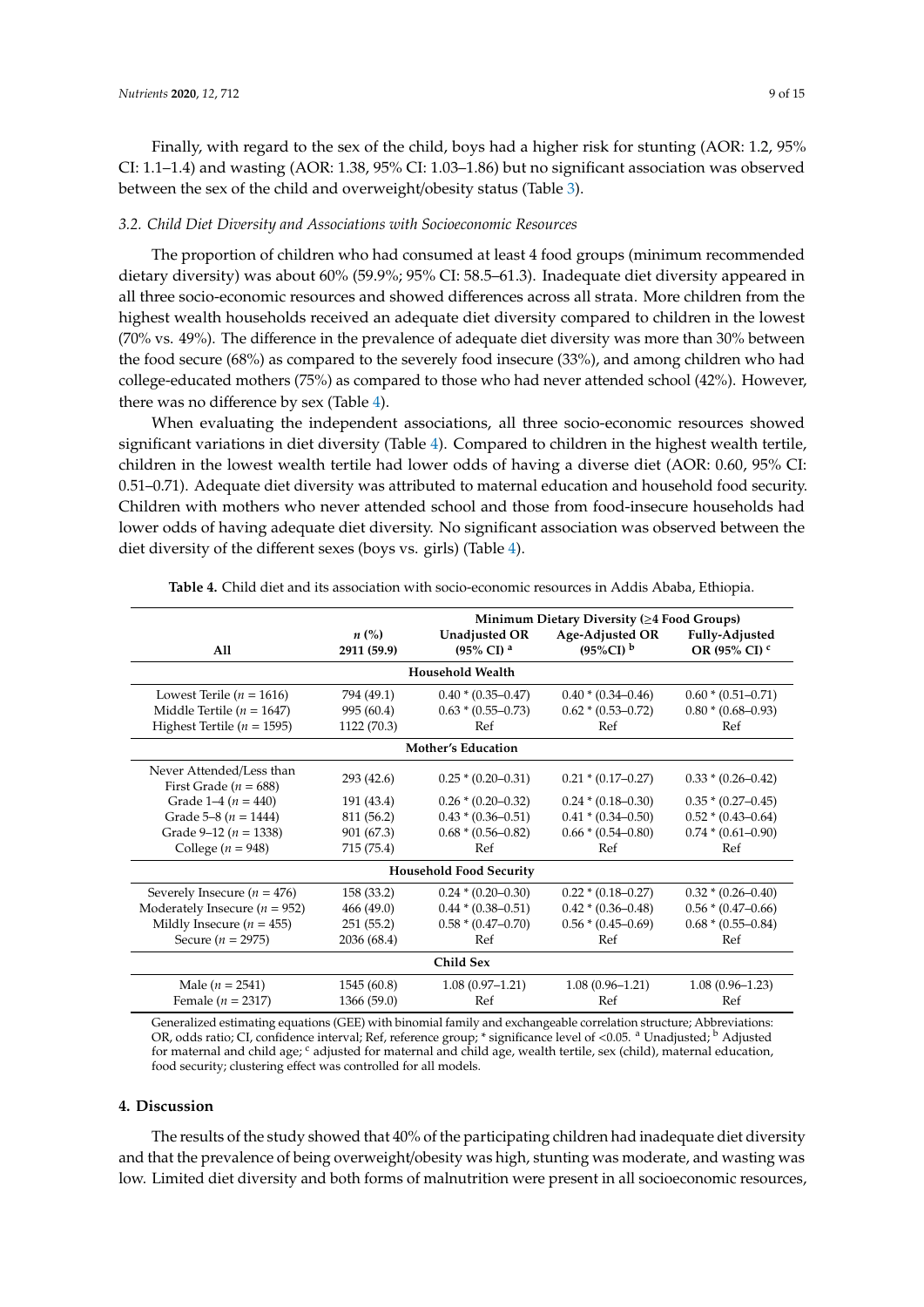with the exception of wasting, where no significant variation was observed within all strata. The highest difference was observed when stratified by maternal education level, and was associated with diet diversity, stunting, and being overweight/obesity. After controlling for potential confounders, food security was significantly associated with diet diversity and stunting, while wealth was significantly associated with diet diversity and being overweight. Although there was no difference in boys' and girls' diet diversity, boys were more prone to both stunting and wasting than girls.

Our results show the presence of the dual burden of malnutrition: a high prevalence of being overweight/obesity co-existing with under-nutrition. The rates of wasting (3.2%) were low and close to meeting the target of maintaining wasting below 3% by 2030 set by the Sustainable Development Goals (SDG) [\[43](#page-13-15)[,44\]](#page-13-16). However, stunting results were not as promising. Compared to the national estimates for Addis, this study reports a prevalence which is approximately 5% higher [\[25\]](#page-12-14). Being overweight/obesity was also high in the study population [\[44\]](#page-13-16), in particular when compared with the prevalence reported in the Ethiopian Demographic and Health Survey (EDHS) 2016 for Addis Ababa (7%) [\[25\]](#page-12-14). The differences in our observed prevalence as compared to the EDHS could be due to the small sample size used in the EDHS for Addis (*n* ≤ 220), which may not reflect the child population of the city. However, our study's results are comparable with a pooled prevalence from a meta-analysis done in 2018 which shows that Addis Ababa had the highest obesity rates among the regions with a pooled prevalence of 11.94 (95% CI: 9.39–14.50) [\[45\]](#page-13-17).

Four out of ten children in this study were not receiving an adequately diverse diet. This finding is consistent with national figures indicating that children in Ethiopia have a monotonous diet, with more than 80% of children not receiving adequate diet diversity [\[25\]](#page-12-14). Supporting this, the food consumption survey also showed that cereals/roots and tubers constitute the major portion of the diet and carbohydrates contribute to 67.2%, of the total energy intake [\[46\]](#page-13-18). The relatively high dietary diversity we reported here could be due to the fact that in both the aforementioned national surveys, only younger age groups were included (6–35 months) than in this study context which included 6–59 month olds. Younger children are subjected to more dietary restrictions such as not being given meat and/or dairy products (except milk) due to the common belief that they are too young to chew and digest these items [\[47\]](#page-13-19).

Although both forms of malnutrition were present in children with educated/uneducated mothers, children with an educated mother had lower odds of stunting and higher odds of being overweight/obesity. Similarly, children with educated mothers had better diet diversity. Previous findings have also shown that children with educated mothers had better dietary diversity [\[48\]](#page-13-20) and lower odds of stunting [\[49–](#page-13-21)[52\]](#page-14-0). Several mechanisms through which maternal education affects dietary diversity and nutrition have been identified. Educated mothers are more likely to better understand nutrition information, they have better antenatal care follow-up, they make use of family planning, and they generally exhibit more health-seeking behavior [\[25,](#page-12-14)[53\]](#page-14-1). Having an educated mother was also associated with a higher likelihood of being fed a diverse diet [\[54\]](#page-14-2). Moreover, educated mothers were involved in income-earning activities, enabling them to purchase a diverse diet for their child. This could also influence autonomous decision-making ability within the household, which has been shown to improve dietary and nutrition outcomes for children [\[55,](#page-14-3)[56\]](#page-14-4). Conversely, children with college-educated mothers were also found to have higher odds of being overweight/obesity. A plausible explanation for this could be that mothers who are educated were more likely to be working outside the home and may lack the time to cook, therefore opting for convenient pre-prepared processed packaged foods [\[21,](#page-12-10)[22\]](#page-12-11). Another explanation could be that working mothers would have more financial liberty to buy more "treats", as in highly processed and sugar-sweetened beverages [\[20\]](#page-12-9), which could lead to children being overweight/obese.

Household food insecurity was associated with the child lacking diet diversity and stunting. The difference in diet diversity for children from food secure (68%) versus food insecure (33%) households was double. This difference was also significant after adjusting for possible confounders. Given that Household Food Insecurity Access Scale (HFIAS) is an indicator of the households' experience of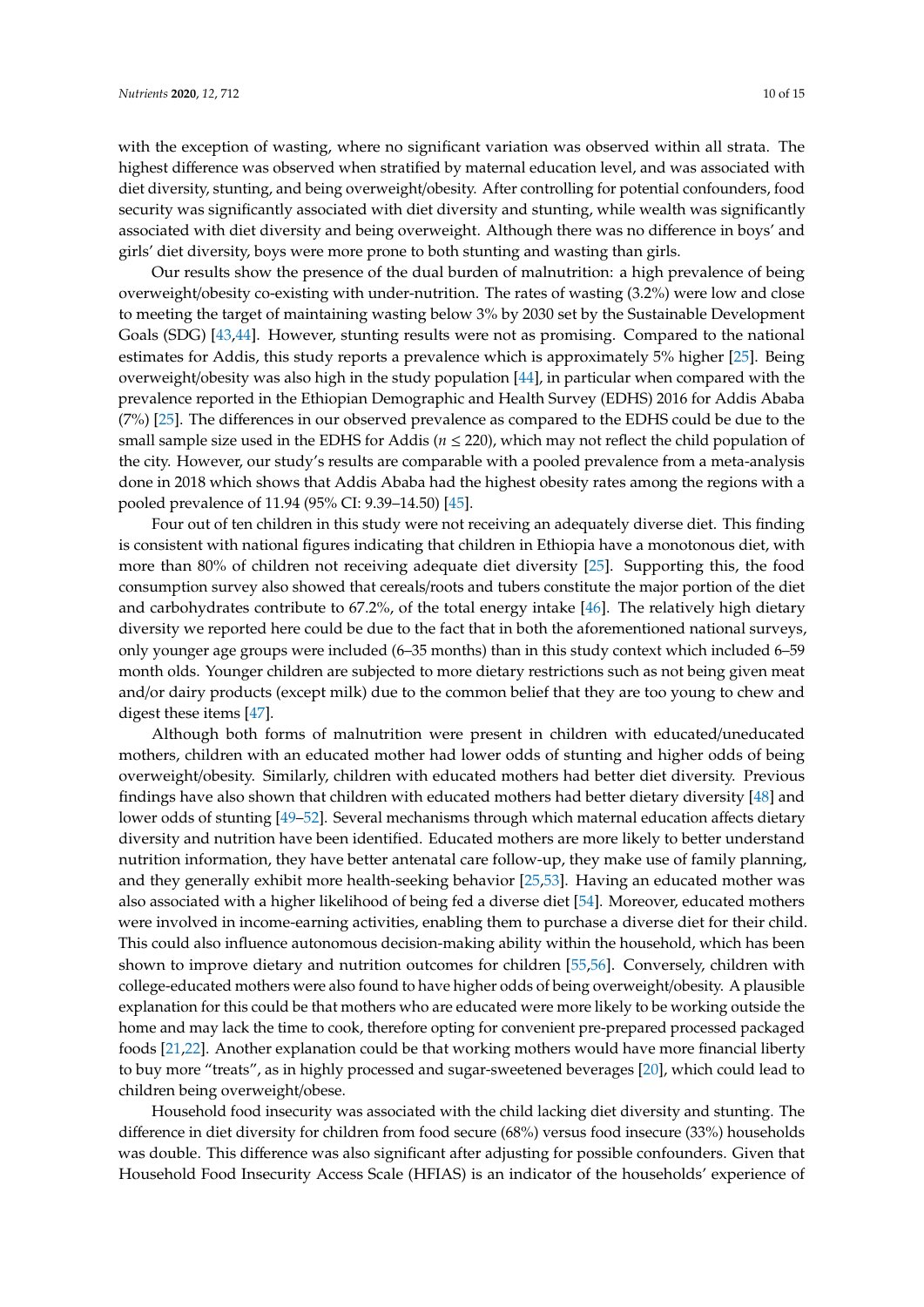limitations in accessing food, this difference may not be surprising. Other studies have also shown that children from severely food insecure households rarely have an adequately diverse diet [\[23,](#page-12-12)[24\]](#page-12-13). Stunting was also significantly higher among children from food insecure households. Consistent with this finding, severe food insecurity has been associated with severe stunting and wasting [\[57\]](#page-14-5). Persistent food insecurity has been linked with decreased intake, monotonous diet and stunting [\[23](#page-12-12)[,57\]](#page-14-5).

With regard to household wealth, children from the highest wealth strata had higher odds of getting an adequate diet, as well as being overweight. The prevalence of diet diversity was much higher—nearly a 20% difference between the lowest and highest wealth tertiles—which remained significant after adjustments. Another Ethiopian study also showed that improved dietary diversity is positively associated with household wealth [\[48\]](#page-13-20) as food choices/diet are driven by price [\[58\]](#page-14-6). The increase in being overweight/obesity, despite having a better diet diversity, has been described by Hawkes [\[9\]](#page-12-2) as the "double-edged sword of malnutrition" because being in a higher wealth strata is likely to increase the risk of being overweight/obesity even though the risk of stunting is reduced. A likely explanation could be that the well-off group can afford to purchase and consume high energy-dense foods and snacks that are made available by the changing and expanding market [\[59](#page-14-7)[,60\]](#page-14-8). Another plausible explanation for the increase in obesity among children from wealthier households could be that they have more access to technological devices like televisions which encourage passivity instead of playing outdoors and spending time in more active pursuits [\[61\]](#page-14-9).

This study showed that despite similarities in diet diversity, the odds of being wasted and stunted were higher among boys compared to girls. A similar association was observed in a meta-analysis of 16 demographic and health surveys [\[62\]](#page-14-10), whereby malnutrition among boys is consistently higher than girls. One explanation could be biological—boys require more caloric intake compared to girls, making them more susceptible to stunting (especially in resource-limited households). Additionally, evidence has shown that at earlier ages, boys are more prone to infection than girls [\[63\]](#page-14-11). Furthermore, in another study, mothers' perceptions that their male children were hungrier pushed them to initiate supplemental foods earlier, leading to a higher susceptibility to infections/diarrheal disease [\[64\]](#page-14-12).

For many years, undernutrition has justly dominated the Ethiopian malnutrition discussions for many reasons. However, this research has revealed that Addis Ababa's high prevalence of overweight preschoolers constitutes a public health issue that also requires attention. Hence, creating tailored interventions to curb the double burden of malnutrition is both challenging and critical. WHO has proposed so-called "double duty actions" which include promoting exclusive breastfeeding for the first six months, as well as promotion of appropriate complementary feeding, better maternal nutrition and antenatal care, school food programs, and specific marketing regulations [\[65\]](#page-14-13). Although Ethiopia has been focusing on reducing under-nutrition, still there are several national policies and initiatives that are in line with these WHO recommendations. These include the initiation of national school feeding programs for primary school students, regulations on formula milk quality and labeling, and free antenatal and delivery services at health centers. Despite these efforts, Ethiopia is lagging on some of the key indicators such as exclusive breastfeeding for the first six months (currently at 58%), antenatal care visits (four or more visits) is at 32%, and only 7% of children aged 6–23 months receive the minimum acceptable diet [\[25\]](#page-12-14). These statistics suggest the need for adapting new approaches and strategies.

Given that maternal education was the socioeconomic resource that showed the strongest association with measures of both under- and over-nutrition, as well as the delivery of a quality diet, focusing on maternal education could present one such opportunity. Ethiopia is one of the countries that provide free education, featuring a primary education coverage of 90%, although it drops drastically to 30% in secondary school [\[25\]](#page-12-14). There are country-specific thresholds signifying the number of years of schooling needed for a significant reduction in child malnutrition [\[66\]](#page-14-14); accordingly, Ethiopia also needs to develop a contextual threshold level because primary education alone may not be enough to make the needed nutritional impact. Behavioral interventions and health promotion initiatives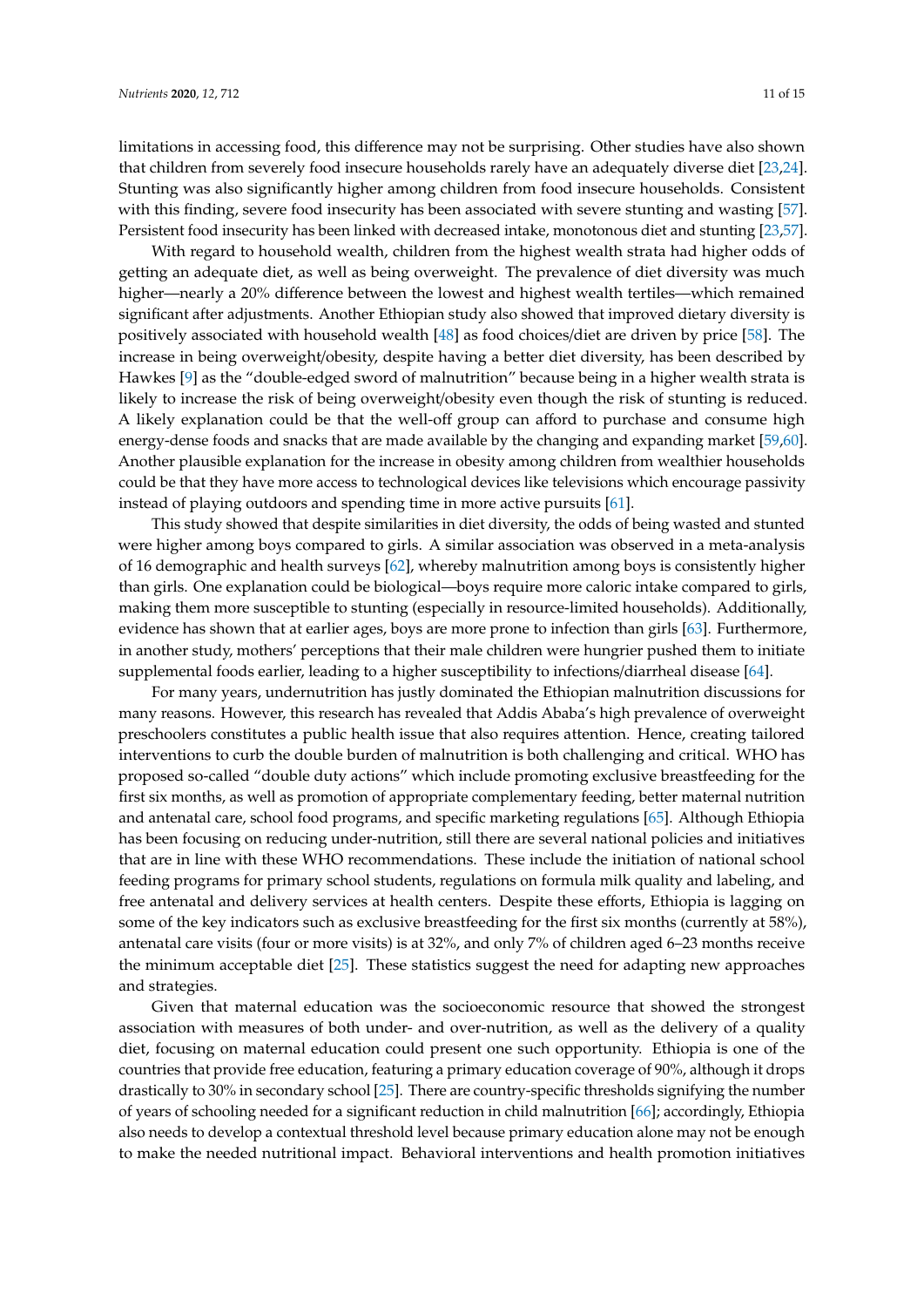tailored to the mother's level of understanding could be one opportunity, however, there is limited evidence on its implementation and success in tackling under- and over-nutrition simultaneously [\[67\]](#page-14-15).

This study has some limitations. First, weighting of prevalence was not done in relation to cluster size. Therefore, estimates may have been inflated/deflated, that is, if there was an over- or under-sampled segment of the population. However, only a modest effect on estimates was expected as Addis Ababa is assumed to have an equal distribution of population size by district. Second, although we used standard tools in combination with novel photo-based approaches to minimize recall and social desirability bias, there is the possibility that the child's actual intake was affected by social desirability or underestimated by mothers who expected support and overestimated if she was aware of the perils of a monotonous diet. One of the strengths of this study is its large sample size and the inclusion of all administrative sub-units. The cities in Ethiopia have similar socioeconomic challenges [\[68\]](#page-14-16) and in that sense, these findings may also be applicable to them. It may be plausible to cautiously relate these findings to other rapidly urbanizing cities in Sub-Saharan Africa depending on their contexts. Anthropometric measurements were performed under standardized measurement protocol and therefore would have high reliability.

#### **5. Conclusions**

The co-existence of both under- and over-nutrition was evident among preschoolers in Addis Ababa; being overweight has reached significantly high levels [\[44\]](#page-13-16), constituting an important public health risk, while poor diet and stunting remain as pressing issues. Limited dietary diversity, child stunting, and being overweight were common features among the pre-school children of Addis Ababa regardless of wealth, maternal education and household food security. Higher maternal education appeared to protect against low diet diversity and stunting but was also associated with higher odds of being overweight. Interventions to improve pre-school children's nutrition and food security needs to be very carefully tailored to navigate between the need to increase diet quality and reduce stunting while minimizing the risk of being overweight.

**Author Contributions:** Conceptualization, H.Y.B., M.J., Y.B., B.A.,E.-C.E.; methodology, H.Y.B., M.J., Y.B., B.A., J.T., E.-C.E.; software, S.A.; validation, H.Y.B., Y.B. and S.A.; formal analysis, H.Y.B., S.A.; investigation, H.Y.B., Y.B.; resources, H.Y.B., M.J., Y.B., B.A., E.-C.E.; data curation, E.-C.E., S.A.; writing—original draft preparation, H.Y.B.; writing—review and editing, H.Y.B., M.J., S.A.,Y.B., B.A., J.T., E.-C.E.; visualization, H.Y.B., M.J., S.A.,Y.B., B.A., J.T., E.-C.E.; supervision, H.Y.B.; project administration, H.Y.B., Y.B., E.-C.E.; funding acquisition, H.Y.B., M.J., Y.B., B.A., E.-C.E. All authors have read and agreed to the published version of the manuscript.

**Funding:** This research project is funded by the Swedish Research Council Formas under grant 2016-00272.

**Conflicts of Interest:** The authors declare no conflict of interest. The funder had no role in the design of the study; in the collection, analyses, or interpretation of data; in the writing of the manuscript, or in the decision to publish the results.

### **References**

- <span id="page-11-0"></span>1. Tzioumis, E.; Adair, L.S. Childhood dual burden of under- and over-nutrition in low- and middle-income countries: A critical review. *Food Nutr. Bull.* **2014**, *35*, 230–243. [\[CrossRef\]](http://dx.doi.org/10.1177/156482651403500210) [\[PubMed\]](http://www.ncbi.nlm.nih.gov/pubmed/25076771)
- <span id="page-11-1"></span>2. World Health Organization. Double burden of malnutrition. Available online: https://[www.who.int](https://www.who.int/nutrition/double-burden-malnutrition/en/)/ nutrition/[double-burden-malnutrition](https://www.who.int/nutrition/double-burden-malnutrition/en/)/en/ (accessed on 25 February 2020).
- <span id="page-11-2"></span>3. Crush, J.; Frayne, B.; McLachlan, M. Rapid Urbanization and the Nutrition Transition in Southern African. Kingston and Cape Town: Queen's University and AFSUN. 2011. Available online: https://[fsnnetwork.org](https://fsnnetwork.org/sites/default/files/rapid_urbanization_and_the_nutrition.pdf)/ sites/default/files/[rapid\\_urbanization\\_and\\_the\\_nutrition.pdf](https://fsnnetwork.org/sites/default/files/rapid_urbanization_and_the_nutrition.pdf) (accessed on 25 February 2020).
- <span id="page-11-3"></span>4. Popkin, B.M.; Corvalan, C.; Grummer-Strawn, L.M. Dynamics of the double burden of malnutrition and the changing nutrition reality. *Lancet* **2020**, *395*, 65–74. [\[CrossRef\]](http://dx.doi.org/10.1016/S0140-6736(19)32497-3)
- <span id="page-11-4"></span>5. Popkin, B.M. Nutrition Transition and the Global Diabetes Epidemic. *Curr. Diabet. Rep.* **2015**, *15*, 64. [\[CrossRef\]](http://dx.doi.org/10.1007/s11892-015-0631-4) [\[PubMed\]](http://www.ncbi.nlm.nih.gov/pubmed/26209940)
- 6. Popkin, B.M. Global nutrition dynamics: The world is shifting rapidly toward a diet linked with noncommunicable diseases. *Am. J. Clin. Nutr.* **2006**, *84*, 289–298. [\[CrossRef\]](http://dx.doi.org/10.1093/ajcn/84.2.289) [\[PubMed\]](http://www.ncbi.nlm.nih.gov/pubmed/16895874)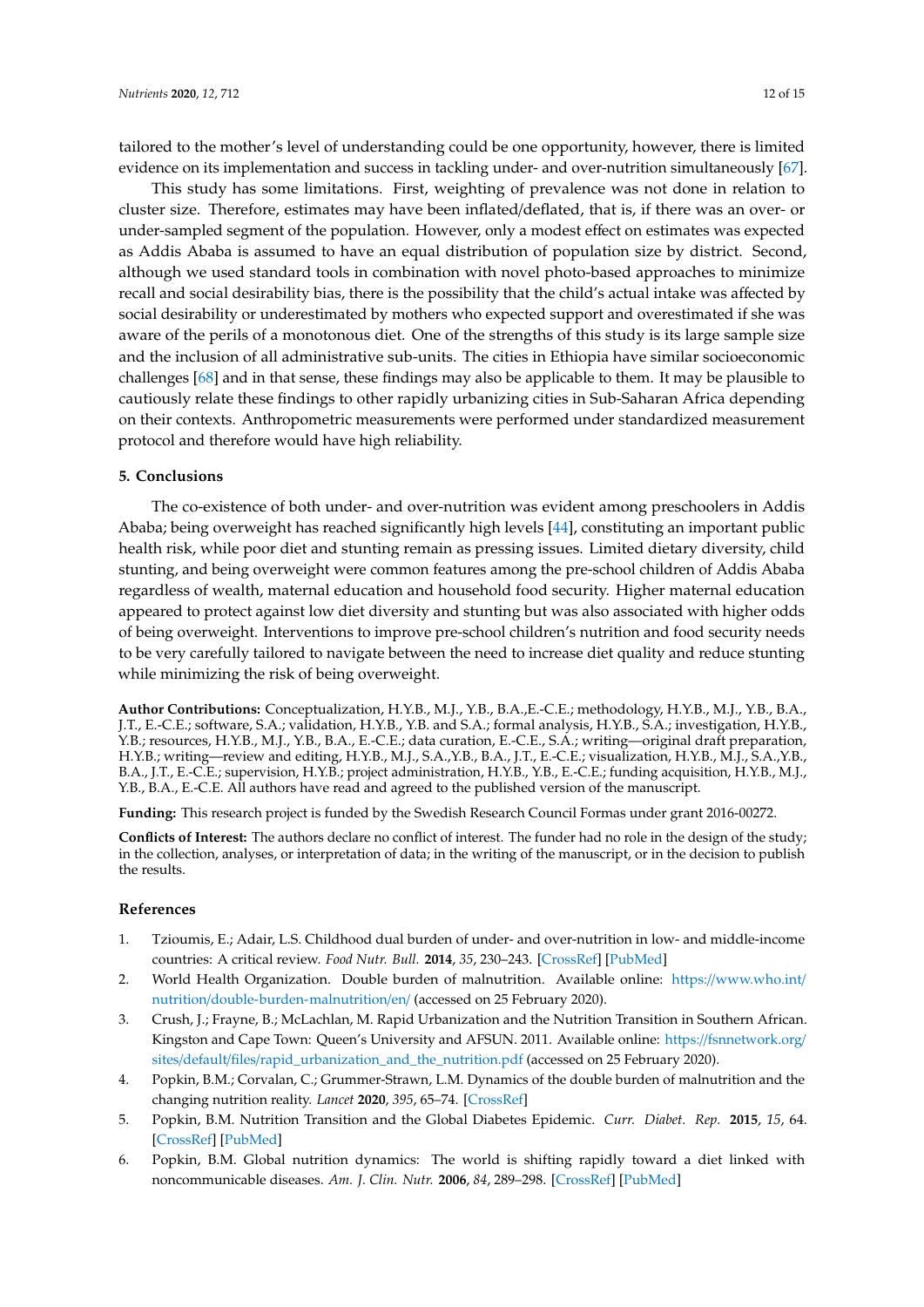- <span id="page-12-0"></span>7. Popkin, B.M.; Adair, L.S.; Ng, S.W. NOW AND THEN: The Global Nutrition Transition: The Pandemic of Obesity in Developing Countries. *Nutr. Rev.* **2012**, *70*, 3–21. [\[CrossRef\]](http://dx.doi.org/10.1111/j.1753-4887.2011.00456.x) [\[PubMed\]](http://www.ncbi.nlm.nih.gov/pubmed/22221213)
- <span id="page-12-1"></span>8. Perez-Escamilla, R.; Bermudez, O.; Buccini, G.S.; Kumanyika, S.; Lutter, C.K.; Monsivais, P.; Victora, C. Nutrition disparities and the global burden of malnutrition. *BMJ* **2018**, *361*. [\[CrossRef\]](http://dx.doi.org/10.1136/bmj.k2252) [\[PubMed\]](http://www.ncbi.nlm.nih.gov/pubmed/29899012)
- <span id="page-12-2"></span>9. Hawkes, C.; Ruel, M.T.; Salm, L.; Sinclair, B.; Branca, F. Double-duty actions: Seizing programme and policy opportunities to address malnutrition in all its forms. *Lancet* **2020**, *395*, 142–155. [\[CrossRef\]](http://dx.doi.org/10.1016/S0140-6736(19)32506-1)
- <span id="page-12-3"></span>10. Kimani-Murage, E.W.; Muthuri, S.K.; Oti, S.O.; Mutua, M.K.; van de Vijver, S.; Kyobutungi, C. Evidence of a Double Burden of Malnutrition in Urban Poor Settings in Nairobi, Kenya. *PLoS ONE* **2015**, *10*. [\[CrossRef\]](http://dx.doi.org/10.1371/journal.pone.0129943)
- 11. Smith, D.W. Urban Food Systems and the Poor in Developing Countries. *Trans. Inst. Br. Geogr.* **1998**, *23*, 207–219. [\[CrossRef\]](http://dx.doi.org/10.1111/j.0020-2754.1998.00207.x)
- 12. Ziraba, A.K.; Fotso, J.C.; Ochako, R. Overweight and obesity in urban Africa: A problem of the rich or the poor? *BMC Public Health* **2009**, *9*, 465. [\[CrossRef\]](http://dx.doi.org/10.1186/1471-2458-9-465)
- <span id="page-12-4"></span>13. Van de Poel, E.; Hosseinpoor, A.R.; Jehu-Appiah, C.; Vega, J.; Speybroeck, N. Malnutrition and the disproportional burden on the poor: The case of Ghana. *Int. J. Equity Health* **2007**, *6*. [\[CrossRef\]](http://dx.doi.org/10.1186/1475-9276-6-21) [\[PubMed\]](http://www.ncbi.nlm.nih.gov/pubmed/18045499)
- <span id="page-12-5"></span>14. Rogers, R.; Eagle, T.F.; Sheetz, A.; Woodward, A.; Leibowitz, R.; Song, M.; Sylvester, R.; Corriveau, N.; Kline-Rogers, E.; Jiang, Q.; et al. The Relationship between Childhood Obesity, Low Socioeconomic Status, and Race/Ethnicity: Lessons from Massachusetts. *Child Obes.* **2015**, *11*, 691. [\[CrossRef\]](http://dx.doi.org/10.1089/chi.2015.0029) [\[PubMed\]](http://www.ncbi.nlm.nih.gov/pubmed/26562758)
- 15. Drewnowski, A.; Moudon, A.V.; Jiao, J.; Aggarwal, A.; Charreire, H.; Chaix, B. Food environment and socioeconomic status influence obesity rates in Seattle and in Paris. *Int. J. Obes.* **2014**, *38*, 306–314. [\[CrossRef\]](http://dx.doi.org/10.1038/ijo.2013.97) [\[PubMed\]](http://www.ncbi.nlm.nih.gov/pubmed/23736365)
- 16. Villanueva, R.; Albaladejo, R.; Astasio, P.; Ortega, P.; Santos, J.; Regidor, E. Socio-economic environment, area facilities and obesity and physical inactivity among children. *Eur. J. Public Health* **2016**, *26*, 267–271. [\[CrossRef\]](http://dx.doi.org/10.1093/eurpub/ckv215) [\[PubMed\]](http://www.ncbi.nlm.nih.gov/pubmed/26578662)
- <span id="page-12-6"></span>17. Herforth, A.; Ahmed, S. The food environment, its effects on dietary consumption, and potential for measurement within agriculture-nutrition interventions. *Food Secur.* **2015**, *7*, 505–520. [\[CrossRef\]](http://dx.doi.org/10.1007/s12571-015-0455-8)
- <span id="page-12-7"></span>18. Demilew, Y.M.; Tafere, T.E.; Abitew, D.B. Infant and young child feeding practice among mothers with 0–24 months old children in Slum areas of Bahir Dar City, Ethiopia. *Int. Breastfeed J.* **2017**, *12*, 26. [\[CrossRef\]](http://dx.doi.org/10.1186/s13006-017-0117-x) [\[PubMed\]](http://www.ncbi.nlm.nih.gov/pubmed/28630642)
- <span id="page-12-8"></span>19. Akombi, B.J.; Agho, K.E.; Renzaho, A.M.; Hall, J.J.; Merom, D.R. Trends in socioeconomic inequalities in child undernutrition: Evidence from Nigeria Demographic and Health Survey (2003–2013). *PLoS ONE* **2019**, *14*. [\[CrossRef\]](http://dx.doi.org/10.1371/journal.pone.0211883)
- <span id="page-12-9"></span>20. Contreras, M.; Blandón, E.Z.; Persson, L.-Å.; Hjern, A.; Ekström, E.-C. Socio-economic resources, young child feeding practices, consumption of highly processed snacks and sugar-sweetened beverages: A population-based survey in rural northwestern Nicaragua. *BMC Public Health* **2015**, *15*, 25. [\[CrossRef\]](http://dx.doi.org/10.1186/s12889-015-1374-5)
- <span id="page-12-10"></span>21. Beshara, M.; Hutchinson, A.; Wilson, C. Preparing meals under time stress. The experience of working mothers. *Appetite* **2010**, *55*, 695–700. [\[CrossRef\]](http://dx.doi.org/10.1016/j.appet.2010.10.003)
- <span id="page-12-11"></span>22. Jabs, J.; Devine, C.M.; Bisogni, C.A.; Farrell, T.J.; Jastran, M.; Wethington, E. Trying to Find the Quickest Way: Employed Mothers' Constructions of Time for Food. *J Nutr. Educ. Behav.* **2007**, *39*, 18–25. [\[CrossRef\]](http://dx.doi.org/10.1016/j.jneb.2006.08.011)
- <span id="page-12-12"></span>23. Kimani-Murage, E.; Schofield, L.; Wekesah, F.; Mohamed, S.; Mberu, B.; Ettarh, R.; Egondi, T.; Kyobutungi, C.; Ezeh, A. Vulnerability to Food Insecurity in Urban Slums: Experiences from Nairobi, Kenya. *J. Urban Health* **2014**, *91*, 1098–1113. [\[CrossRef\]](http://dx.doi.org/10.1007/s11524-014-9894-3) [\[PubMed\]](http://www.ncbi.nlm.nih.gov/pubmed/25172616)
- <span id="page-12-13"></span>24. Chandrasekhar, S.; Aguayo, V.M.; Krishna, V.; Nair, R. Household food insecurity and children's dietary diversity and nutrition in India. Evidence from the comprehensive nutrition survey in Maharashtra. *Matern. Child Nutr.* **2017**, *13*, e12447. [\[CrossRef\]](http://dx.doi.org/10.1111/mcn.12447) [\[PubMed\]](http://www.ncbi.nlm.nih.gov/pubmed/29032621)
- <span id="page-12-14"></span>25. Central Statistical Agency (CSA) Ethiopia; ICF. *Ethiopia Demographic and Health Survey 2016*; CSA: Addis Ababa, Ethiopia; ICF: Rockville, MD, USA, 2016; Available online: http://[dhsprogram.com](http://dhsprogram.com/publications/publication-FR328-DHS-Final-Reports.cfm)/publications/ [publication-FR328-DHS-Final-Reports.cfm](http://dhsprogram.com/publications/publication-FR328-DHS-Final-Reports.cfm) (accessed on 25 February 2020).
- <span id="page-12-15"></span>26. Amare, Z.Y.; Ahmed, M.E.; Mehari, A.B. Determinants of nutritional status among children under age 5 in Ethiopia: Further analysis of the 2016 Ethiopia demographic and health survey. *Glob. Health* **2019**, *15*, 1–11. [\[CrossRef\]](http://dx.doi.org/10.1186/s12992-019-0505-7) [\[PubMed\]](http://www.ncbi.nlm.nih.gov/pubmed/31694661)
- <span id="page-12-16"></span>27. Mohammed, S.H.; Muhammad, F.; Pakzad, R.; Alizadeh, S. Socioeconomic inequality in stunting among under-5 children in Ethiopia: A decomposition analysis. *BMC Res. Notes.* **2019**, *12*, 1–5. [\[CrossRef\]](http://dx.doi.org/10.1186/s13104-019-4229-9) [\[PubMed\]](http://www.ncbi.nlm.nih.gov/pubmed/30922416)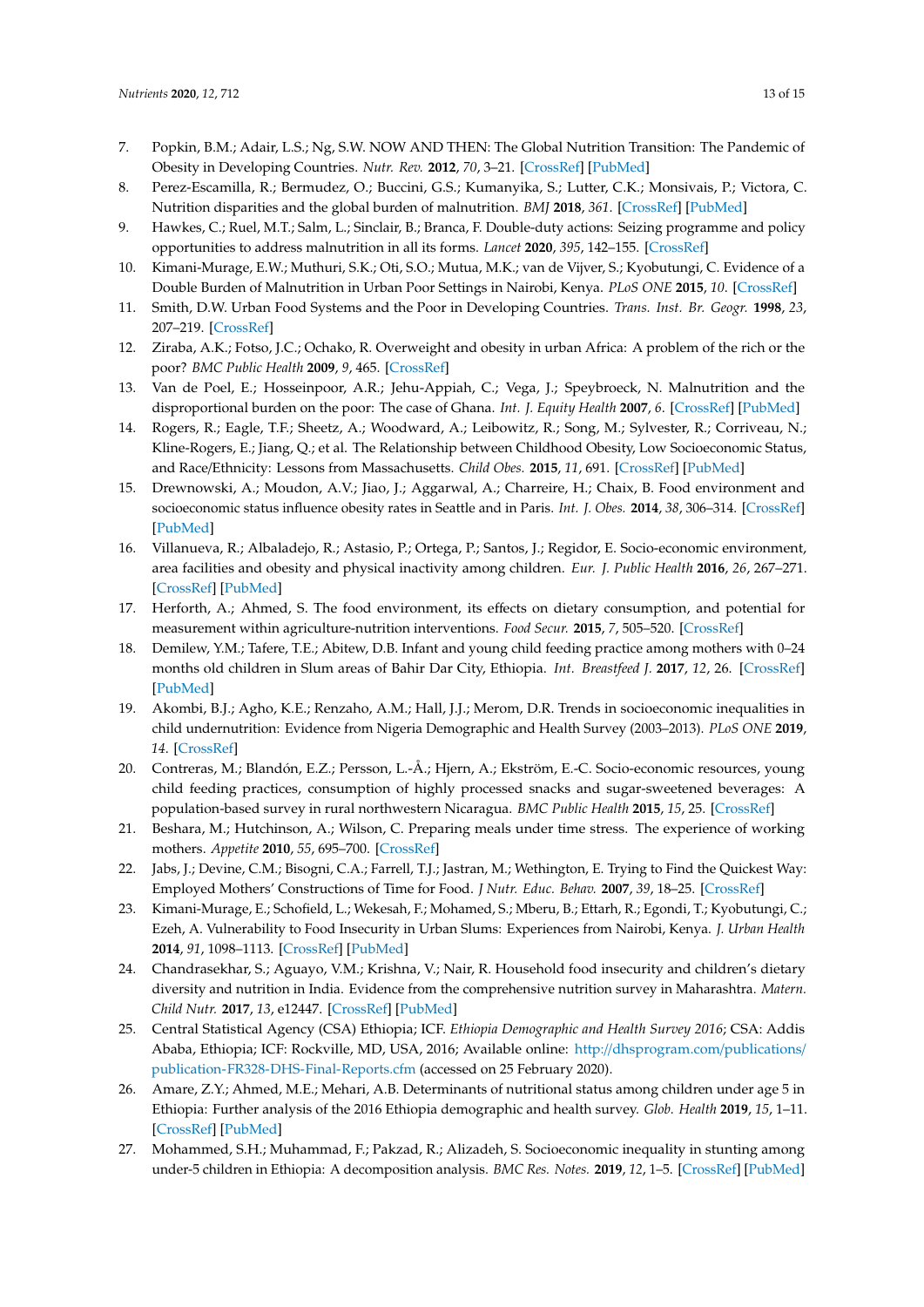- <span id="page-13-0"></span>28. Spaliviero, M.; Cheru, F. State of Addis Ababa 2017: The Addis Ababa We Want. UN- Habitat. 2017. Available online: https://unhabitat.org/books/[the-state-of-addis-ababa-2017-the-addis-ababa-we-want](https://unhabitat.org/books/the-state-of-addis-ababa-2017-the-addis-ababa-we-want/)/ (accessed on 25 February 2020).
- <span id="page-13-1"></span>29. The World Bank. Ethiopia at a Glance-Overview. Available online: https://[www.worldbank.org](https://www.worldbank.org/en/country/ethiopia/overview)/en/country/ ethiopia/[overview](https://www.worldbank.org/en/country/ethiopia/overview) (accessed on 26 February 2020).
- <span id="page-13-2"></span>30. Central Statistical Agency (CSA) Ethiopia. *Population Projections of Ethiopia 2007–2037*; CSA: Addis Ababa, Ethiopia, 2013. Available online: http://www.csa.gov.et/census-report/[population-projections](http://www.csa.gov.et/census-report/population-projections/category/368-population-projection-2007-2037#)/category/368 [population-projection-2007-2037#](http://www.csa.gov.et/census-report/population-projections/category/368-population-projection-2007-2037#) (accessed on 26 February 2020).
- <span id="page-13-3"></span>31. Central Statistics Agency. *Summary and Statistical Report of the 2007 Population and Housing Census: Population Size by Age and Sex*; UNFPA: New York, NY, USA, 2008.
- <span id="page-13-4"></span>32. The World Bank. Enhancing Urban Resilience. Available online: https://[www.worldbank.org](https://www.worldbank.org/en/topic/urbandevelopment/publication/addis-ababa-ethiopia-enhancing-urban-resilience)/en/topic/ urbandevelopment/publication/[addis-ababa-ethiopia-enhancing-urban-resilience](https://www.worldbank.org/en/topic/urbandevelopment/publication/addis-ababa-ethiopia-enhancing-urban-resilience) (accessed on 26 February 2020).
- <span id="page-13-5"></span>33. World Health Organization. PROCESS of Translation and Adaptation of Instruments. Available online: https://www.who.int/[substance\\_abuse](https://www.who.int/substance_abuse/research_tools/translation/en/)/research\_tools/translation/en/ (accessed on 26 February 2020).
- <span id="page-13-6"></span>34. Cogill, B. *Anthropometric Indicators Measurement Guide*; Food and Nutrition Technical Assistance Project, Academy for Educational Development: Washington, DC, USA, 2001.
- <span id="page-13-7"></span>35. StataCorp. *Stata Statistical Software: Release 14*; StataCorp LP: College Station, TX, USA, 2015.
- <span id="page-13-8"></span>36. World Health Organization. *Training Course on Child Growth Assessment*; WHO: Geneva, Switzerland, 2008.
- <span id="page-13-9"></span>37. World Education News Reviews. Education in Ethiopia. Available online: https://[wenr.wes.org](https://wenr.wes.org/2018/11/education-in-ethiopia)/2018/11/ [education-in-ethiopia](https://wenr.wes.org/2018/11/education-in-ethiopia) (accessed on 26 February 2020).
- <span id="page-13-10"></span>38. Rutstein, S.O. *Steps to Constructing the New DHS Wealth Index*; ICF International: Rockville, MD, USA, 2015.
- <span id="page-13-11"></span>39. Coates, J.; Swindale, A.; Bilinsky, P. *Household Food Insecurity Access Scale (HFIAS) for Measurement of Household Food Access: Indicator Guide (v. 3)*; Food and Nutrition Technical Assistance Project, Academy for Educational Development: Washington, DC, USA, August 2007; Available online: http://[www.fao.org](http://www.fao.org/fileadmin/user_upload/eufao-fsi4dm/doc-training/hfias.pdf)/fileadmin/user\_ upload/[eufao-fsi4dm](http://www.fao.org/fileadmin/user_upload/eufao-fsi4dm/doc-training/hfias.pdf)/doc-training/hfias.pdf (accessed on 26 February 2020).
- <span id="page-13-12"></span>40. Kennedy, G.; Ballard, T.; Dop, M.-C. *Guidelines for Measuring Household and Individual Dietary Diversity*; FAO: Rome, Italy, 2011.
- <span id="page-13-13"></span>41. World Health Organization; UNICEF; USAID; AED; UCDAVIS; IFPRI. Indicators for assessing infant and young child feeding practices: Part 2: Measurement. 2010, p. 81. Available online: https://[www.who.int](https://www.who.int/nutrition/publications/infantfeeding/9789241599290/en/)/ nutrition/publications/infantfeeding/[9789241599290](https://www.who.int/nutrition/publications/infantfeeding/9789241599290/en/)/en/ (accessed on 26 February 2020).
- <span id="page-13-14"></span>42. World Health Organization. WHO Anthro for Personal Computers. January 2011. Available online: https://[www.who.int](https://www.who.int/childgrowth/software/en/)/childgrowth/software/en/ (accessed on 2 April 2019).
- <span id="page-13-15"></span>43. United Nations. *The Sustainable Development Goals Report 2019*; United Nations: New York, NY, USA, 2019; Available online: https://unstats.un.org/sdgs/report/2019/[The-Sustainable-Development-Goals-Report-2019.](https://unstats.un.org/sdgs/report/2019/The-Sustainable-Development-Goals-Report-2019.pdf) [pdf](https://unstats.un.org/sdgs/report/2019/The-Sustainable-Development-Goals-Report-2019.pdf) (accessed on 26 February 2020).
- <span id="page-13-16"></span>44. De Onis, M.; Borghi, E.; Arimond, M.; Webb, P.; Croft, T.; Saha, K.; De-Regil, L.M.; Thuita, F.; Heidkamp, R.; Krasevec, J.; et al. Prevalence thresholds for wasting, overweight and stunting in children under 5 years. *Public Health Nutr.* **2018**, *22*, 175–179. [\[CrossRef\]](http://dx.doi.org/10.1017/S1368980018002434) [\[PubMed\]](http://www.ncbi.nlm.nih.gov/pubmed/30296964)
- <span id="page-13-17"></span>45. Gebrie, A.; Alebel, A.; Zegeye, A.; Tesfaye, B.; Ferede, A. Prevalence and associated factors of overweight/ obesity among children and adolescents in Ethiopia: A systematic review and meta-analysis. *BMC Obes.* **2018**, *5*, 1–12. [\[CrossRef\]](http://dx.doi.org/10.1186/s40608-018-0198-0)
- <span id="page-13-18"></span>46. Ethiopian Public Health Institute. *Ethiopia National Food Consumption Survey*; Ethiopian Public Health Institute: Addis Ababa, Ethiopia, 2013.
- <span id="page-13-19"></span>47. Mekonnen, N.; Asfaw, S.; Mamo, A.; Mulu, Y.; Fentahun, N. Barriers and facilitators of child-feeding practice in a small sample of individuals from Gozamin District, Northwest of Ethiopia: A qualitative study. *BMC Nutr.* **2018**, *4*, 25. [\[CrossRef\]](http://dx.doi.org/10.1186/s40795-018-0233-z)
- <span id="page-13-20"></span>48. Solomon, D.; Aderaw, Z.; Tegegne, T.K. Minimum dietary diversity and associated factors among children aged 6–23 months in Addis Ababa, Ethiopia. *Int. J. Equity Health* **2017**, *16*, 1–9. [\[CrossRef\]](http://dx.doi.org/10.1186/s12939-017-0680-1)
- <span id="page-13-21"></span>49. Khattak, U.K.; Iqbal, S.P.; Ghazanfar, H. The Role of Parents' Literacy in Malnutrition of Children Under the Age of Five Years in a Semi-Urban Community of Pakistan: A Case-Control Study. *Cureus* **2017**, *9*. [\[CrossRef\]](http://dx.doi.org/10.7759/cureus.1316)